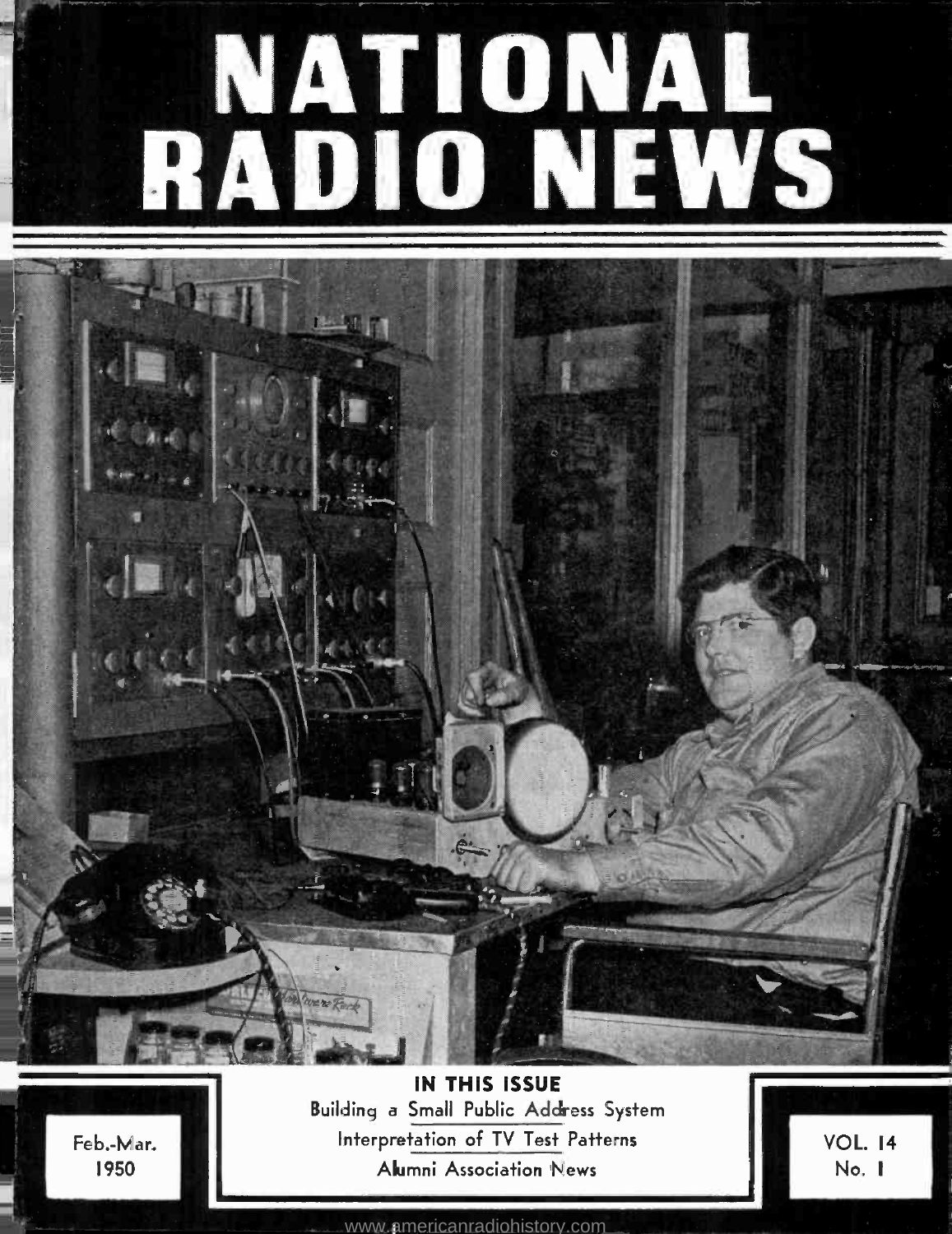

## Doing Our Part

To increase your earning power was one of the reasons why you decided to enroll with NRI. You are willing to devote your spare time to the study of Radio and Television both because you like it, and because you know that increasing your knowledge can mean better living for you and your family, better education for your children, and a host of other desirable things. Thus, increasing your earning power benefits you directly.

But what of things which money cannot buy—freedom, religious liberty, your right to open your business whereever and whenever  $you$  please—blessings which we enjoy

as American Citizens. Will concentrating your efforts on accumulating security for yourself and your family help to preserve these precious things? I feel that it will, because a citizen who does not wish to be dominated by his government should be financially independent of his government. Thus, your self-sufficiency attained through acquiring technical training is a big step in helping to preserve American ideals, but is it enough?

Being an American Citizen means owing your allegiance at all times to your country. Millions of us have learned the meaning of this in times of war, but, and perhaps more important, what can we contribute in times of peace? Because the United States has a government resting "on the people," you and I, as ordinary fellows, must keep informed about the political trends of our government if we are to do our part in safeguarding and improving those principles which benefit each of us every day. This is quite a challenge. It calls for the expression of your own carefully formed opinions-at the polls, in your lodge or church, or in letters to your Congressmen. I hope that you will strive every day toward becoming a better citizen as well as a better technician.

J. E. Smith, President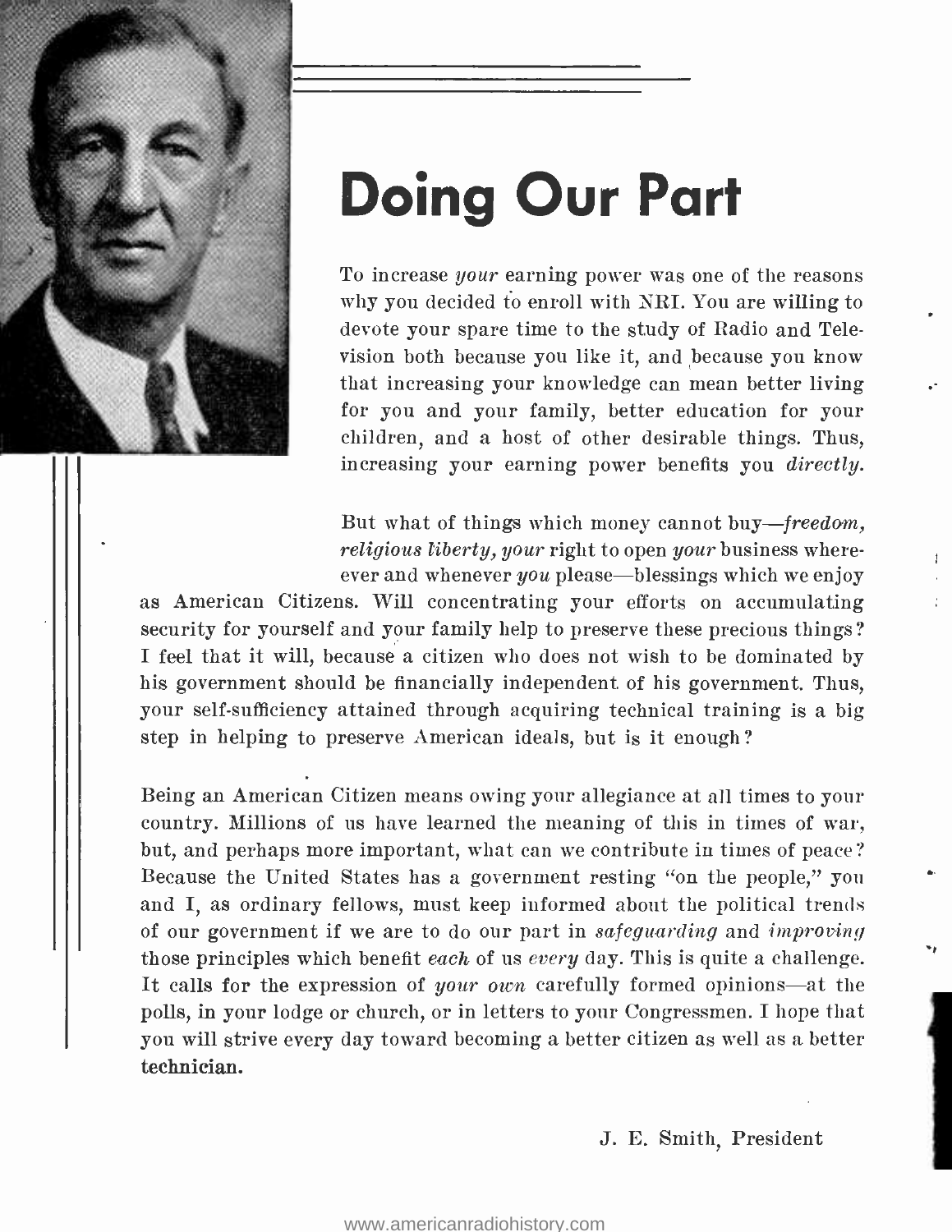# BUILDING A SMALL PUBLIC ADDRESS SYSTEM

## By LOUIS E. GARNER, JR.

NRI Consultant



Louis E. Garner, Jr.

 ${\mathsf A}$  SMALL, inexpensive, and easily built public - renting it to othe address system is shown in Fig. 1. Two - business concerns. speakers mounted in wall baffles, a small microphone, and a 15 watt amplifier comprise the handle an audience up to about 2000 persons or an outdoor area coverage up to about 10,000

The amplifier has provision not only for a micro-<br>phone input but also for a phonograph and both can be used simultaneously with individual con-<br>trol of volume on either. Electronic mixing is used so there is no interaction between the Construction of an amplifier system of this type, microphone and phonograph gain controls. A unless the builder has a number of the parts microphone and phonograph gain controls. A unless the builder has a number of the parts<br>simple, but effective, tone control circuit is in-<br>already available, is likely to cost more than simple, but effective, tone control circuit is incorporated permitting the operator to attenuate the purchase of a commercially built unit. In the "high's" when desired. the "high's" when desired.

Advanced students, who are able to build equip-<br>ment from a schematic diagram, and graduates ment from a schematic diagram, and graduates almost always be purchased cheaper than the should have little or no trouble in building this total cost of the parts purchased individually. unit. However, the work should not be undertaken by beginning students or those not able to wire Reduction in cost can be obtained by purchasing<br>from a schematic diagram without detailed in-<br>one of the excellent commercially available from a schematic diagram without detailed instructions. If you are a beginner, it is better to wait until you have progressed further with your<br>course. As you study more advanced lessons,<br>progress with your experimental work, and gain more experience, you will soon find yourself in<br>a position where you can build an amplifier like<br>this one.

throughout a small store, or as a rental unit a small P.A. system. On the other hand, if you<br>for lectures, small clubs, and meetings. When like to build things yourself for the experience for lectures, small clubs, and meetings. When like to build things yourself for the experience<br>the service technician has a small P.A. system and for the fun, or if you have the major parts the service technician has a small P.A. system and for the fun, or if you have the major parts available, he can often pick up extra money by available, then you should certainly get a "kick"

renting it to other individuals or to clubs and

square feet (depending on outside noise levels). As an example, a microphone can be purchased<br>which costs more than the complete amplifier This P.A. system can be built for a total cost of from \$60 to \$80, depending upon how many parts you have available in your "junk box," and the quality of the individual components employed. As an example, a microphone can be purchased system. Similarly, expensive loudspeakers can be used. However, for P.A. work, expensive high

> Construction of an amplifier system of this type, the purchase of a commercially built unit. In electronic units are considered. Small receivers, amplifiers, and similar mass-produced units, can total cost of the parts purchased individually.

> Reduction in cost can be obtained by purchasing "kits" from which an amplifier can be built. Most large wholesale radio supply houses can furnish kits for building amplifiers (as well as other pieces of electronic equipment) in addition to furnishing the individual parts for the construction of the unit described herein.

Therefore, if cost is a factor, you should certainly<br>the serviceman for work in a shop, to play music increase either a commercially available ampli-<br>throughout a small store, or as a rental unit in a small P,A. system. On purchase either a commercially available ampli-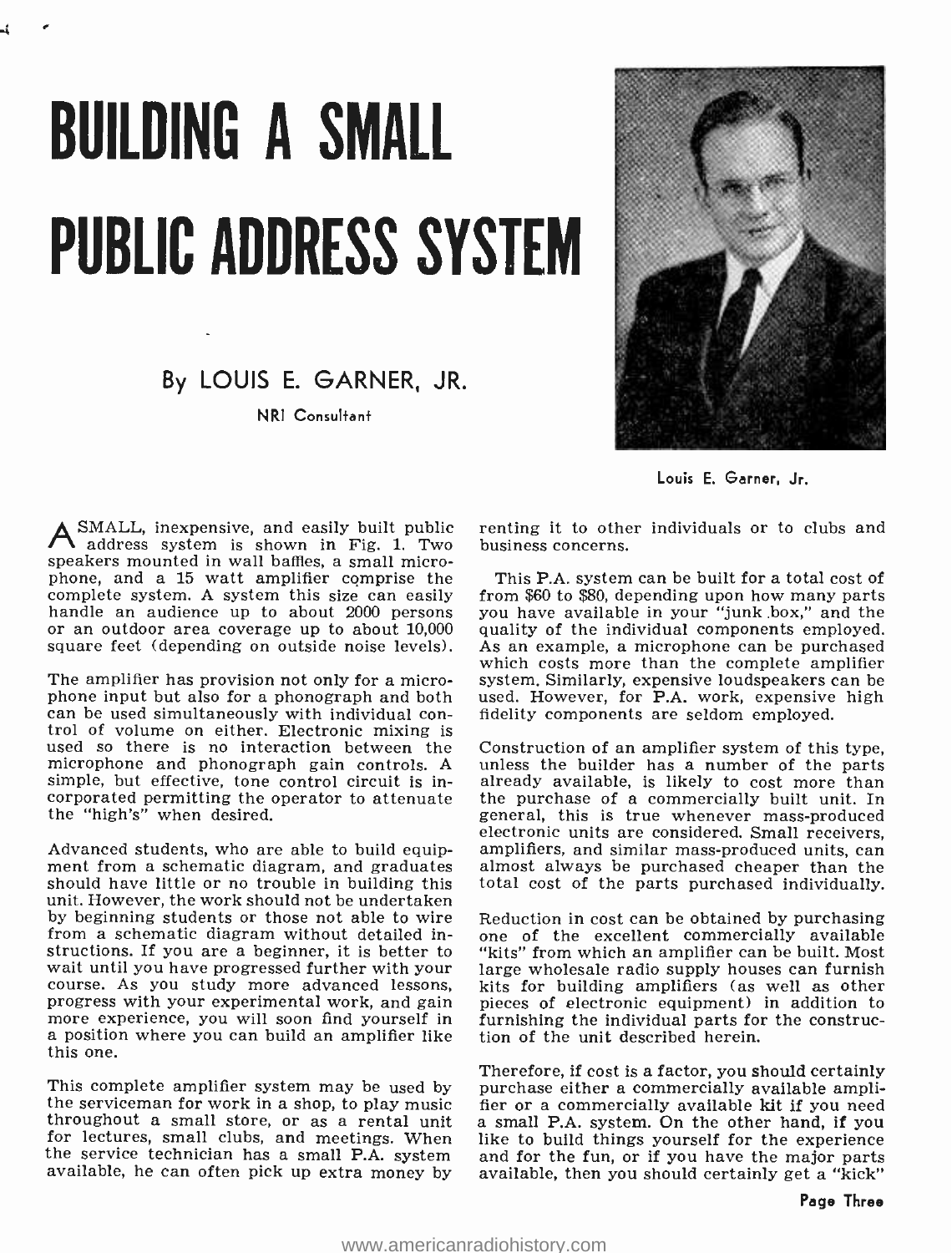

Fig. I.

out of building the amplifier described in this article.

The "heart" of a public address system is the amplifier. Although the complete system is shown in Figure 1, the amplifier alone, with its top equal to that appearing across  $R_{18}$  a<br>cover removed, is shown in Figure 2. A bottom 6V6 power amplifier tube will rece<br>view of the amplifier, showing the wiring, is given view of the amplifier, showing the wiring, is given in Figure 3. Finally, the complete schematic diagram is given in Figure 4.

#### Circuit Description

The microphone is connected across load resistor  $R_1$  and the signal appearing here is amplified by the 6SJ7 pentode preamplifier. The amplified signal appearing across  $R_4$  is fed through condenser  $C_4$  to the microphone volume control  $R_6$ .

At the same time, a signal from a phonograph pickup can be fed across  $R_7$ , which acts as the phono gain control, to the grid of the second section of the 6SN7 dual triode mixer.

The microphone and phono signals are further<br>amplified by the 6SN7 and the two signals combined in the plate circuit of this stage through isolating resistors  $R_9$  and  $R_{10}$ . The resulting signal is fed to the grid of the final voltage amplifier through condenser  $C_5$ . Condenser  $C_6$ , in conjunction with variable resistor  $R_{16}$ , acts as a conventional "losser" type tone control.

The signal is amplified further by the first section of the 6SN7 and the amplified signal appears amplifier  $(R_{17})$ . The use of such an adjustment across  $R_{18}$ . This signal is coupled through con-<br>denser  $C_7$  to the grid of one of the 6V6 push-pull balanced exactly.

amplifiers. At the same time, part of this signal is fed back through  $C_8$  and appears across varia-<br>ble resistor  $R_{17}$ . This resistor is used to adjust the input signal to the second section of the 6SN7 so that the signal appearing across  $R_{19}$  is equal to that appearing across  $R_{18}$  and the second 6V6 power amplifier tube will receive the same

The two 6V6 tubes together act as a push-pull power amplifier and output transformer  $T_2$  is used<br>to match these two tubes to the loudspeak-

ers.<br>Bias is provided for all three voltage amplifier tubes by means of cathode resistors. For the output stage, however, variable resistor  $R_{22}$  in the power supply is used to provide fixed bias.

Decoupling networks consisting of  $R_5$  and  $C_2A$ , and  $R_{13}$  and  $C_2B$  are used to prevent interaction between stages. A conventional full-wave rectifier AC type power supply is provided. Filtering is accomplished by means of choke  $CH<sub>1</sub>$  and electrolytic filter condensers  $C_{11}A$  and  $C_{11}B$ . Condenser  $C_{12}$  is used across bias resistor  $R_{22}$  to by-pass any AC signals here.

This circuit has two features not generally found in inexpensive P.A. amplifier circuits. One is the use of electronic mixing for the mike and phono inputs. The other is the use of a variable control for adjusting the feed-back of the phase-inverter amplifier  $(R_{17})$ . The use of such an adjustment balanced exactly.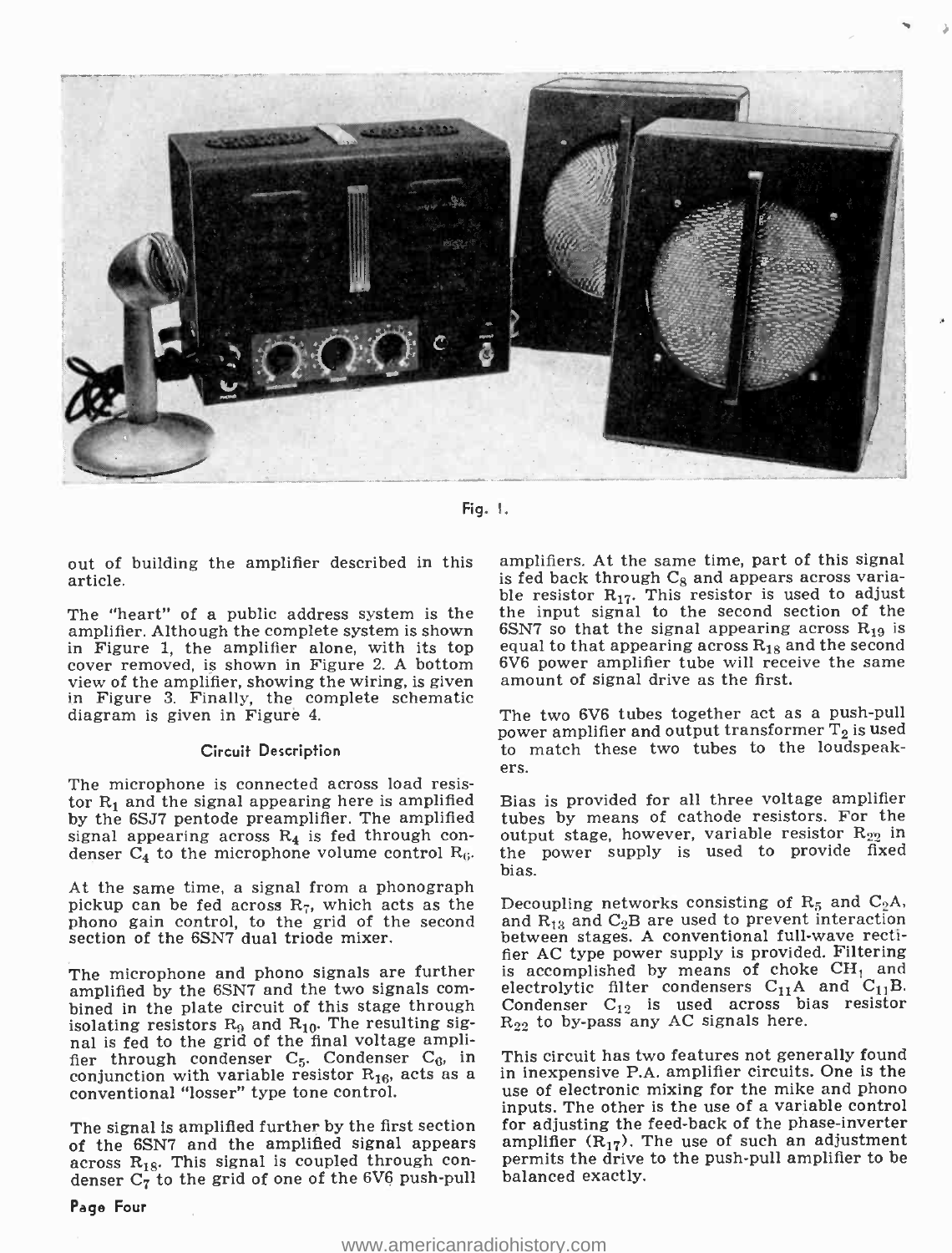#### **Construction**

The lay-out used for the amplifier shown in the illustrations is given in Figure 5. Dimensions are not given since these will vary depending upon the exact type of amplifier foundation or chassis used by the builder, and upon the exact sizes of the parts employed. Lay -out dimensions are not available from NRI, and the builder should make his own layout in accordance with standard practice. Generally speaking, layout is not critical in a public address<br>amplifier. There are, however, certain general rules you should re-<br>member.

First, the output transformer should not be located near the input amplifier nor too near the power transformer. If located too close to the input, there may be over -all feedback, resulting in oscillation with certain settings of the gain control. If located too close to the power transformer, there may be a certain amount of hum induced in the transformer.

Grid and plate leads should be kept as short as is possible for the layout chosen. In no case should grid leads be run any distance across the chassis. The layout chosen should be such that the length of grid leads is little more<br>than the size of the coupling con-<br>denser or part used for coupling.<br>If necessary to run a signal lead

or grid lead more than an inch or so, the lead should be shielded.

and B+ or filament leads, is not too important. However, filament leads should be kept away from grid terminals of the tubes and the arrangement of the wiring should be such that there is minimum coupling between filament leads and any grid leads.

In making your own layout, be sure to provide adequate spacing around the electrolytic filter condensers to insure sufficient ventilation so these condensers will not become unduly warm. Excessive heat will shorten an electrolytic con- denser's life considerably.

The exact order of wiring is unimportant. It is best, however, to study each stage carefully to see if it is necessary to install parts in a special the amplifier on to see that all tubes light. This order. Occasionally, it is necessary to install one that serves a dual purpose—it serves as a check on the leads on short. Where such a step is necessary, a careful



Fig. 2.





The length of screen grid leads, cathode leads, in their proper place, rearranging the parts<br>and  $B_{\pm}$  or filament leads is not too important. Slightly to give a better visualization of the final study of the chassis and the circuit beforehand may help you to avoid difficulties. Personally, I like to actually lay the parts on the chassis in their proper place, rearranging the parts appearance before actually wiring the parts into place.

> As can be seen in Fig. 3, conventional "point-topoint" wiring was followed. That is, the leads and parts are connected directly between terminals, and special mounting boards are not used for small parts.

> In wiring an amplifier, I usually wire the primary and the filament circuits first, connecting the high voltage leads to the plates of the rectifier tube, but not connecting the filter components. After wiring the primary circuit and the filament circuits, I usually plug in all the tubes and turn the amplifier on to see that all tubes light. This test serves a dual purpose—it serves as a check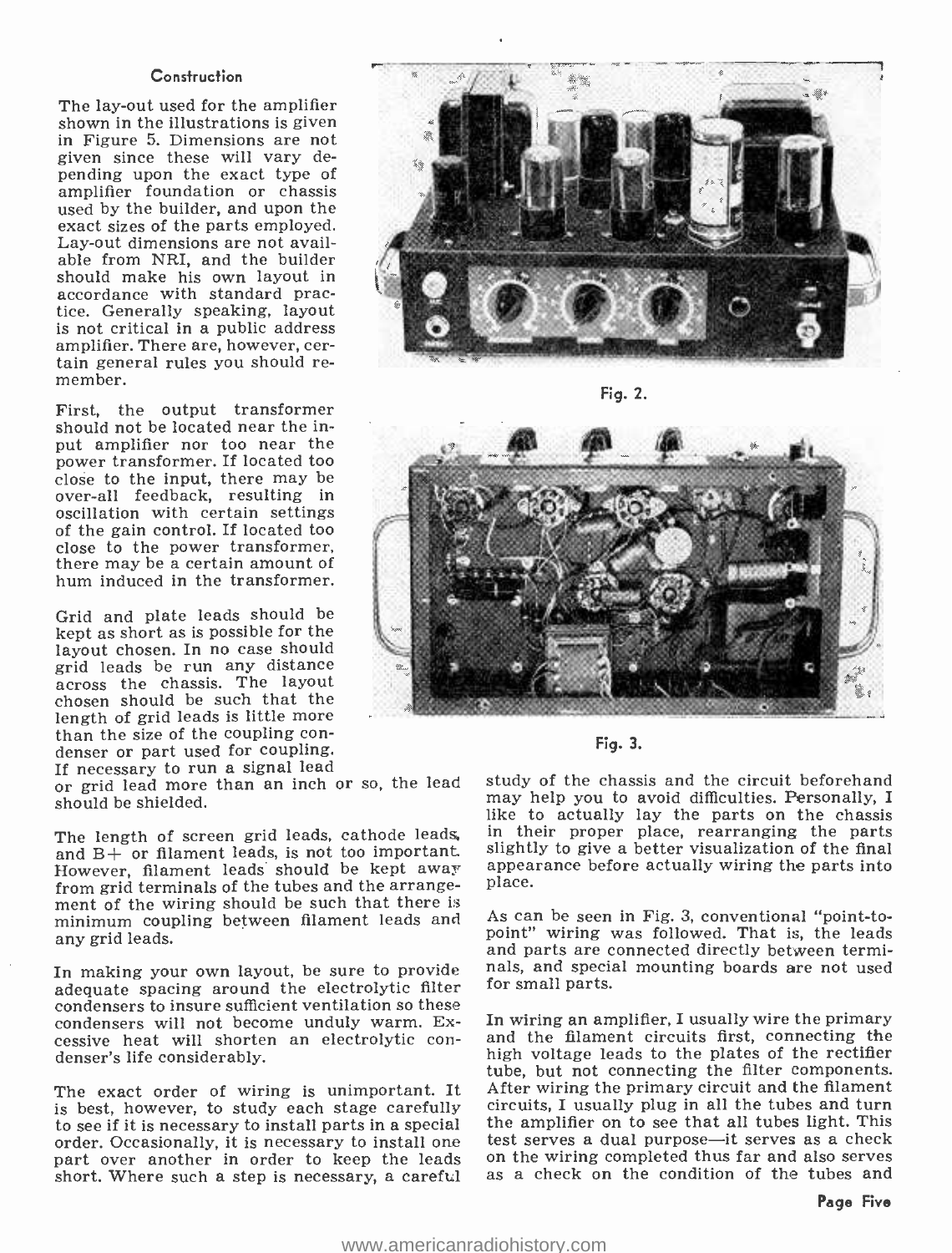power transformer. This is particularly valuable where used parts are employed.

Of course, before installing a used power transformer or used tubes, any test that you can easily give the parts should be made. An ohm-<br>meter check is often good but does not always indicate how a part will stand up in operation.

In wiring the amplifier, a screw-type terminal strip was provided for the output. Spade lugs are used on the speaker leads and connections made in a conventional manner. This was done so that one, two, or more speakers may be used as desired or so that some other device might be connected to the output.

If you intend to use your amplifier primarily for public address work, where both speakers will probably be connected at all times, then it is preferable to use sockets of some sort, either octal sockets or ordinary two connector receptacles, with plugs mounted on the speaker leads. This permits more rapid installation of the P.A. system and avoids the necessity for carrying a small screwdriver with you.

#### Using Substitute Parts

While the cost of this P.A. system will easily ex- ceed that of a commercially built system if all the parts are purchased individually by the constructor, a considerable savings might be experienced if the builder already has parts in his possession that can be used.

This is particularly true as far as major component parts such as the power transformer, filter choke, output transformer, filter condensers, tubes, and chassis are concerned.

It is not necessary to use a commercial "ampli- fier foundation." An ordinary chassis may be used if desired. In fact, an old receiver chassis may be used provided it is large enough for the parts to be installed and provided a reasonably "clean" layout can be achieved.

Any power transformer that approximately meets the specifications given may be used. A power transformer larger than that specified may also be used and will operate somewhat cooler. From a general viewpoint, a power transformer from an 8 tube (or larger) receiver using 6.3 volt tubes may be used. If you have such a transformer available, you can identify the various ure the resistance of the different windings and to identify the various leads. The winding with the highest DC resistance is the high voltage secondary winding. That with the next highest value of DC resistance is the primary winding and the two windings with the lowest resistance are the filament windings. Once you identify the primary winding, this can be connected to a line

### PARTS LIST

1. Chassis or amplifier foundation (Bud number CA-1751, 12"x7"x9" foundation used at NRI). 2. Bottom plate for foundation.

Electrical Parts (referring to the schematic diagram of figure 4):

 $R1 - 4.7$  megohms,  $V_2$  watt. R2 -820 ohms, 1 watt. R3-470,000 ohms, 1/2 watt. R4-100,000 ohms, 1/2 watt. R5- 27,000 ohms, 1 watt. R6-1 megohm potentiometer (microphone gain control). R7—1 megohm potentiometer (phono gain con-<br>trol). R8-1500 ohm, 1 watt.  $R9$ , R10-1 megohm,  $V_2$  watt. R11, R12- $-270,000$  ohms,  $V_2$  watt. R13-10,000 ohms, 1 watt.  $R14 - 1$  megohm.  $\frac{1}{2}$  watt. R15 -2200 ohms, 1 watt. R16- 50,000 ohm potentiometer (tone control). R17 -1 megohm potentiometer (phase inverter control) screwdriver adjusted. R18, R19-100,000 ohms,  $1/2$  watt. R20, R21-470,000 ohms, 1/2 watt. R22 -400 ohm, 25 watt adjustable resistor. CIA, CIB-20 mfd., 25 volt dual electrolytic. C2A, C2B-10 mfd., 450 volt dual electrolytic. C3-.06 mfd., 600 volt paper condenser. C4, C5, C7, C8-01 mfd., 600 volt paper condenser. C6, C10-.005 mfd., 600 volt paper condenser. C11A, C11B-40 mfd., 450 volt dual electrolytic. C12-50 mfd., 50 volt electrolytic condenser. CH1-10 henry, 150 ma. filter choke (Merit No. C -3180 used at NRI). T1 -power transformer: 350 -350 volts at 120 ma; 5 volts at 3a; 6.3 volts center tapped at approximately 5a. (Merit No. P-2953 used at NRI). T2- Universal output transformer (Merit No. A -2904 used at NRI. ) SW1-single pole single throw toggle switch. Tubes: 1--6SJ7; 2-6SN7; 2-6V6; 1-5Y3. Miscellaneous: 6 octal tube sockets, closed circuit jack, microphone receptacle, pilot lamp jewel, bracket and bulb, terminal strips, ma chine screws, nuts, extractor fuse post and 2 ampere fuse, wire, solder, knobs, etc. Accessories: 2-8" PM loudspeakers mounted in wall baffles, with 50 feet of two conductor line cord attached to each.

1-crystal microphone with cord and microphone connecter.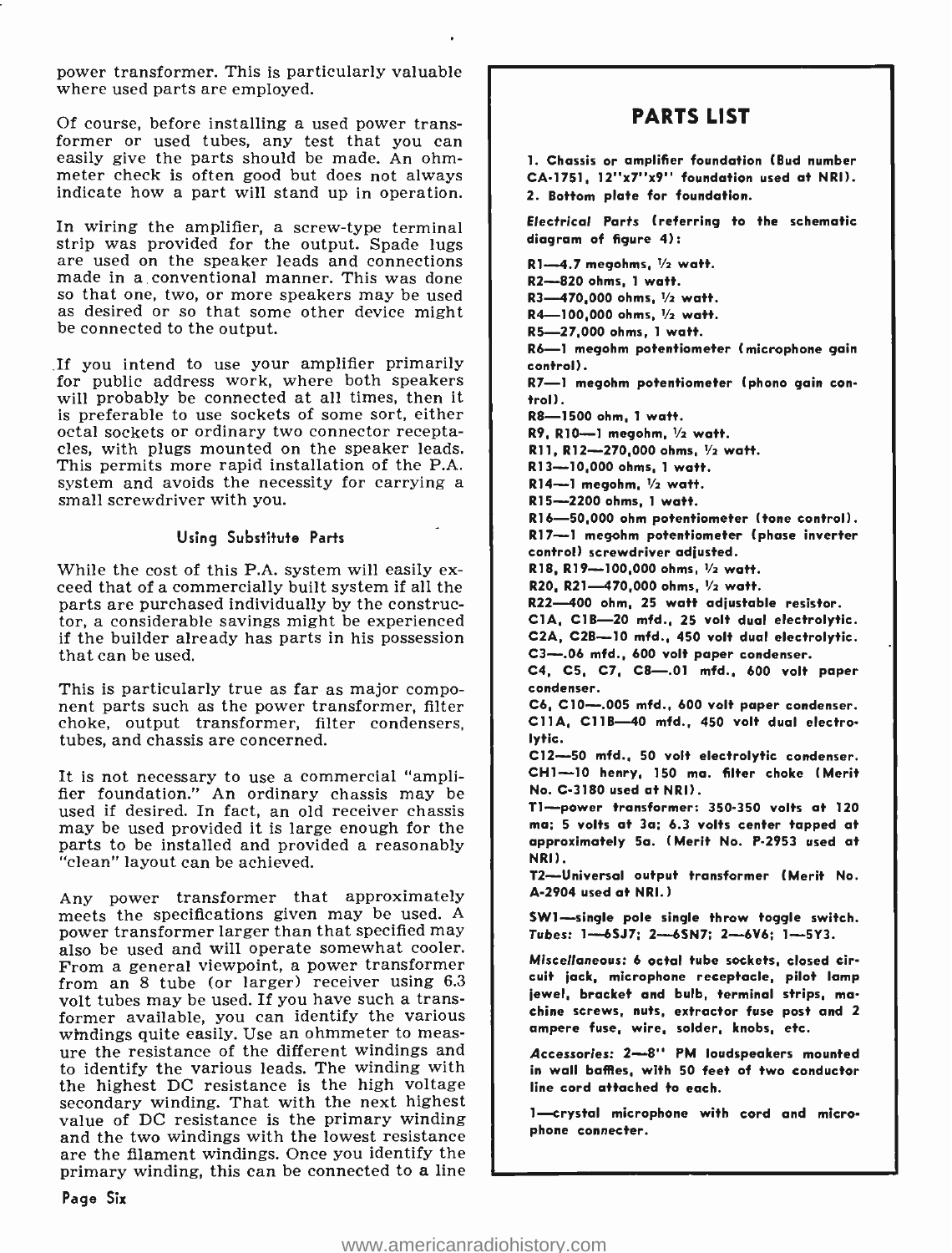





Fig. 5.

<www.americanradiohistory.com>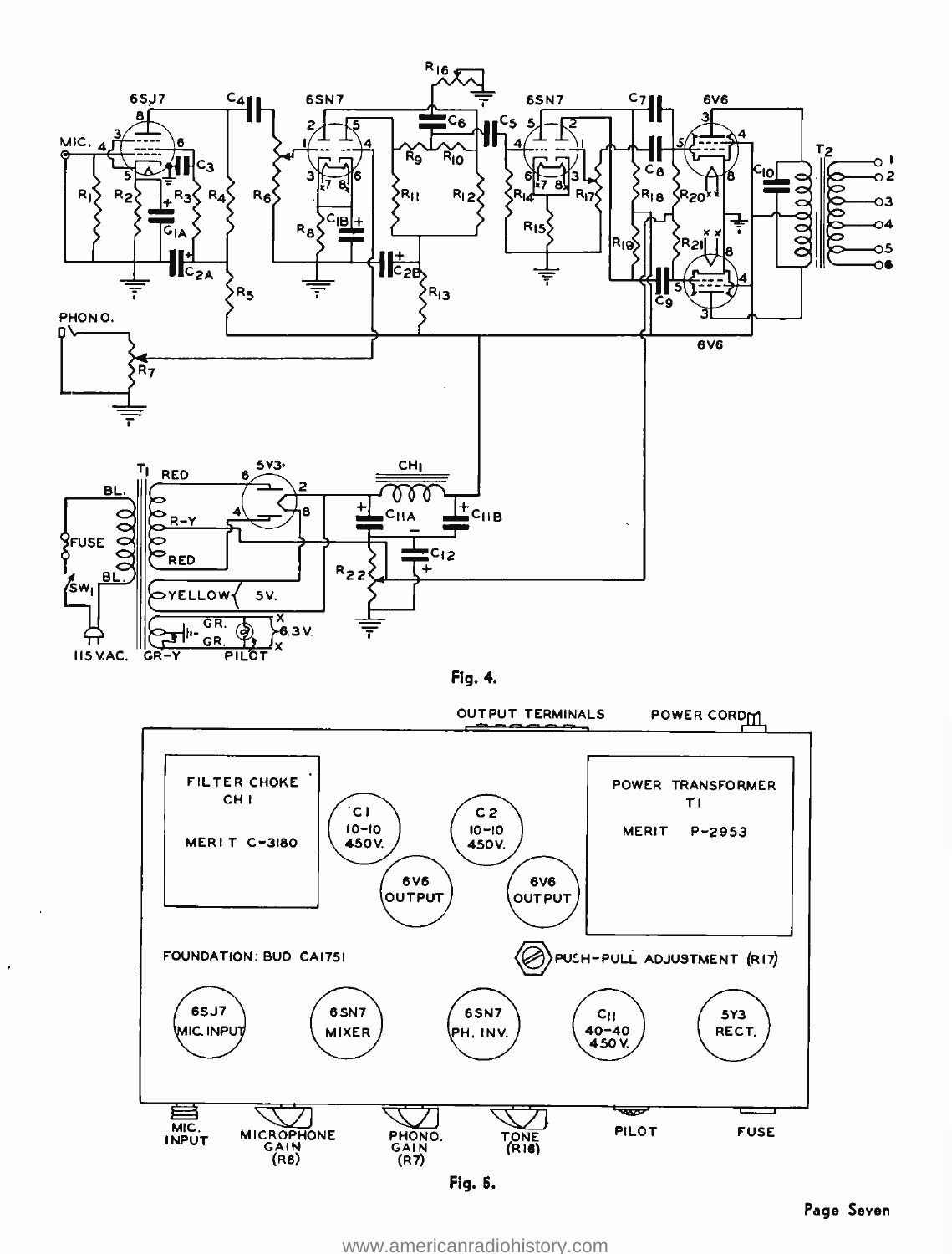cord and the transformer plugged in. You can then use an AC voltmeter to identify the voltage available from the filament windings. Do not factory. The resisted in the value of  $\frac{1}{2}$  at  $\frac{1}{2}$  at  $\frac{1}{2}$  at  $\frac{1}{2}$  at  $\frac{1}{2}$  at  $\frac{1}{2}$  at  $\frac{1}{2}$  at  $\frac{1}{2}$  at  $\frac{1}{2}$  at  $\frac{1}{2}$  at  $\frac{1}{2}$ attempt to measure the voltage available from the high voltage winding.

It is not necessary to use the output transformer specified and any output transformer designed to match push -pull pentodes to a loudspeaker voice coil may be employed. If preferred, a transformer designed to match push -pull pentode am- plifiers to a 500 ohm line may be used, but it is then necessary to use a matching transformer<br>at the loudspeaker. Generally speaking, such a step will not be necessary unless extremely long lines are to be run between the loudspeakers and the amplifiers.

If you do not have the proper filter choke available, a small power transformer, from a 4, 5 or 6 tube AC receiver may be used instead. Use the high voltage winding as the filter choke leads and tape up the other leads from the transformer. The filter condenser values are not critical, but the capacities should be somewhere between 30 and 50 mfd, in the power supply circuit. As far as the decoupling circuits are concerned, any value between 10 and 40 mfd. is satisfactory ing the "frills" such as the pliot light, and the<br>(C<sub>ov</sub>end C<sub>ov</sub>)  $(C_{2A}$  and  $C_{2B})$ .

As far as the cathode by-pass condensers are concerned, only 10 to 25 mfd. at 25 volts are required  $(C_{14}$  and  $C_{1B}$ ). However, if you have a condenser with a higher working voltage available, this may be used. In the amplifier built at NRI, a dual 10 mfd., 450 volt electrolytic condenser was used, even though such a high working voltage was not required in the circuit. pearance, it is preferable to use a commercial A general rule to remember is to use a filter amplifier foundation consisting of a chassis and A general rule to remember is to use a filter condenser with a capacity at least equal to the specified value and with a working voltage equal to or higher than that specified.

As far as the tubes are concerned, it is recom-<br>mended that the specified tubes be used for the For the dials and for the titles, either comvoltage amplifiers. In place of the 6V6 tubes, mercially available dial and name plates may however, either 6K6 or 6F6 tubes may be em-<br>be employed or "decals" such as are used on ployed. With 6K6 tubes, somewhat less power output will be obtained. With 6F6 tubes, somewhat greater power output will be obtained. In place of the 5Y3 rectifier, a 5U4 or type 80 tube may be used. A type 80 tube, of course, will require a different socket.

Coupling condenser values are not critical and any value up to .05 mfd. will work satisfactorily. allowed to soak on the workbench for about a<br>In fact, the larger the size of the coupling con-<br>minute. The surface where the decal was to be densers used, the better the low frequency re- sponse of the amplifier.

If one megohm controls are not available for  $R_6$ ,  $R_{17}$ , and  $R_7$ , then .5 megohm controls may down so as to remove water from underneath and to remove air bubbles. After all decals were be used instead.

Resistor values, except for cathode resistors, are

not especially critical and resistors with a coded value within 20% of the values given are satisfactory. The resistors used may, in addition, have

The only large wattage resistor used is  $R_{22}$ . Although a 25 watt adjustable resistor is specified, this may be a 50 watt if you happen to have one available. The resistance may be any value between 300 and 500 ohms.

Instead of the two 8" p.m. speakers specified, any size loudspeakers may be used. A single 10" or 12" speaker may be used if desired. However, if the maximum power of the amplifier is to be used in any specific application, then at least two 8" speakers or  $1-12$ " speaker should be employed. For test purposes, a 5" p.m. speaker is satisfactory.

A toggle switch need not be used unless available. An ordinary control switch on the back of the tone control may be used instead. Similarly, the pilot light need not be used if cost is a factor.

Thus, by using substitute parts, and by eliminating the "frills" such as the pilot light, and the to cheapen the construction cost considerably. If the builder happens to have a few of the major components available, it is possible to build the amplifier for under ten dollars.

#### "Dressing Up" the Amplifier

To provide the commercially built "finished" appearance, it is preferable to use a commercial cover. Knobs are provided for each of the controls and these knobs should be all alike. An extractor type fuse post and a pilot light jewel are used.

mercially available dial and name plates may this NRI built amplifier may be employed. The decals can be purchased in sets from most local supply houses and most mail order supply houses. The cost is comparatively low. There are several brands of decal sets available. The exact method used in applying the decals will depend on the type you purchase. For those used at NRI, the decal was first cut to size, dipped in water, then allowed to soak on the workbench for about a applied was cleaned and moistened and the decal simply slid off the backing paper on to the chassis. After this step, a soft rag was used to press out the water and to smooth the decal down so as to remove water from underneath installed, the chassis was put aside and allowed to dry overnight.

Paga Eight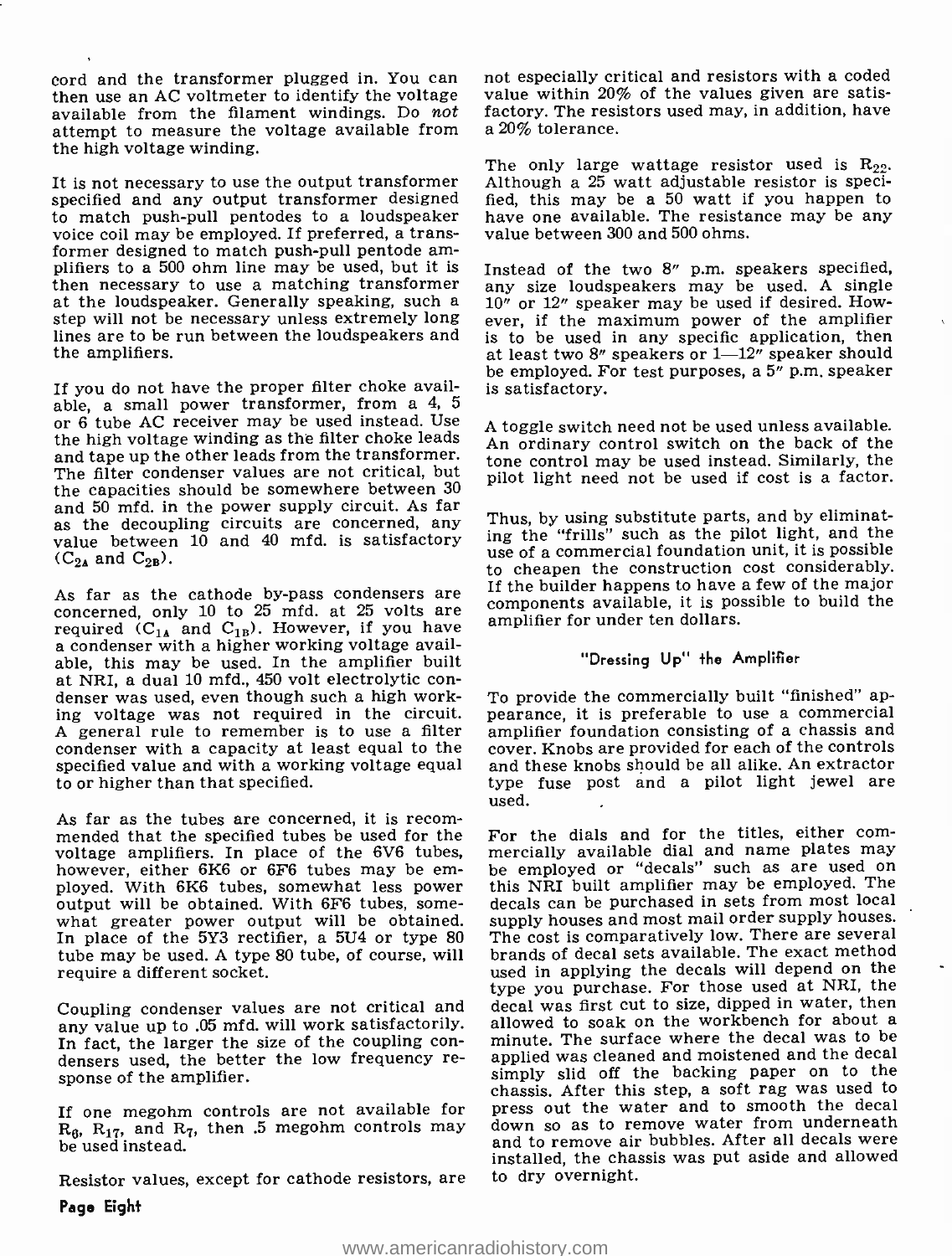By using a commercially available foundation and using decals for "decorating" the amplifier, a unit can be built that is hard to distinguish from a commercially built job.

#### Amplifier Adjustment

Once you have completed the wiring of the amplifier, connect a test loudspeaker to the proper output terminals. If you use a universal output

transformer, refer to the instruction sheet supplied with the transformer to determine which terminals to use to match your particular loudspeaker.

Connect a DC voltmeter from the adjustable are always connected together and the two  $tan$  of  $Rate$  to ground, with the positive lead terminals are always connected together. tap of  $R_{22}$  to ground, with the positive lead of the voltmeter connected to the chassis. Plug the amplifier in, turn it on and allow a few seconds for "warm-up." Adjust the tap on  $R_{22}$ until approximately 20 volts are measured. This value is not critical and any value between 20 and 25 volts is satisfactory. This adjusts the bias on the output push -pull amplifiers.

input of the amplifier and turn the gain control up slightly. This signal may be supplied either<br>to the phono input or the microphone input. It can be an ordinary hum signal or can be an audio signal from a signal generator such as the NRI Professional Model 88. In any case, it should be a steady note of some sort.

With the steady audio signal supplied, use an high level output.<br>AC output meter to measure the voltage between the grid of the upper push-pull amplifier tube and ground. (Referring to the diagram in Fig. 4.)

If you do not have an output meter, simply use an AC voltmeter with a .5 mfd., 600 volt condenser connected in series with one lead.

Now, transfer the lead to the grid of the lower push-pull amplifier and adjust  $R_{17}$  until an AC voltage is read here equal to that measured on the other grid.

Transfer the probe back to the first grid to see<br>if the signal voltage is changed. If so, again  $\alpha$  (occasionally, a club, church, or other group may transfer the probe back to the lower grid and  $\frac{1}{100}$  wish to buy an amplifier system but may readjust  $R_{17}$ . Two or three adjustments in this simply wish to rent the system for an evening readjust  $R_{17}$ . Two or three adjustments in this manner should insure that the drive to the individual push-pull tubes is equal.

"Phasing" the loudspeakers: If two speakers (or<br>more) are connected to an amplifier at the same time, precautionary steps must be taken to insure system is to be rented for an evening, an average<br>that the sound coming from the individual speak- charge is from fifteen to twenty-five dollars, dethat the sound coming from the individual speak-<br>ers reinforces rather than cancels. That is, if pending upon whether it is necessary to install<br>the cone of one speaker moves "out" on a par- the system or whether it can be the cone of one speaker moves "out" on a par-<br>ticular sound peak, the cone of the other speaker<br>should move in the same direction.<br>themselves. If it is necessary for an operator should move in the same direction.



Connecting the loudspeakers so that this happens is commonly called<br>"phasing the loudspeakers." This job can be easily done if the loudspeak-<br>ers used are all the same kind and manufacture. Simply connect the sponding terminals on the amplifier.<br>Where a speaker cord is left con-<br>nected to the loudspeaker, identify<br>one of the wires so that you can<br>always be sure to properly connect

the loudspeaker to the amplifier. In the case of the system built here at NRI, a small piece of black scotch tape was wrapped around one of the spade lug terminals on each of the speaker connecting leads. The terminals with the black tape are always connected together and the two plain

Now, supply a steady signal of some sort to the terminals identified in this manner are the cor-If you are using speakers of different manufacture, you can determine the proper connections by using a small flashlight battery. Connect the battery across the voice coil terminals and watch the direction in which the cone moves. Determine the polarity which causes the other speaker (or speakers) to move in the same direction. The responding terminals and should be connected together when the speakers are connected to the amplifier.

> A high impedance microphone, preferably an inexpensive crystal "mike" should be used with<br>this amplifier. For the phonograph, use any standard player or changer with a medium or

#### Application

A small P.A. system, such as this one, may be used in many different applications by the service technician. First, it can be sold to anyone needing such a system such as a club, business firm, church, or similar group. If selling the system, the price to charge depends upon the cost of building the system, the time required, and whether or not the system is sold 'installed." The price also varies with locality due to varying

Occasionally, a club, church, or other group may not wish to buy an amplifier system but may or for a day or so. In this case, the charge will depend upon whether the operator must be present to manipulate the gain controls or whether the system can simply be turned over to the renter for a few days or for the evening. If the system is to be rented for an evening, an average pending upon whether it is necessary to install over to the group, letting them install the system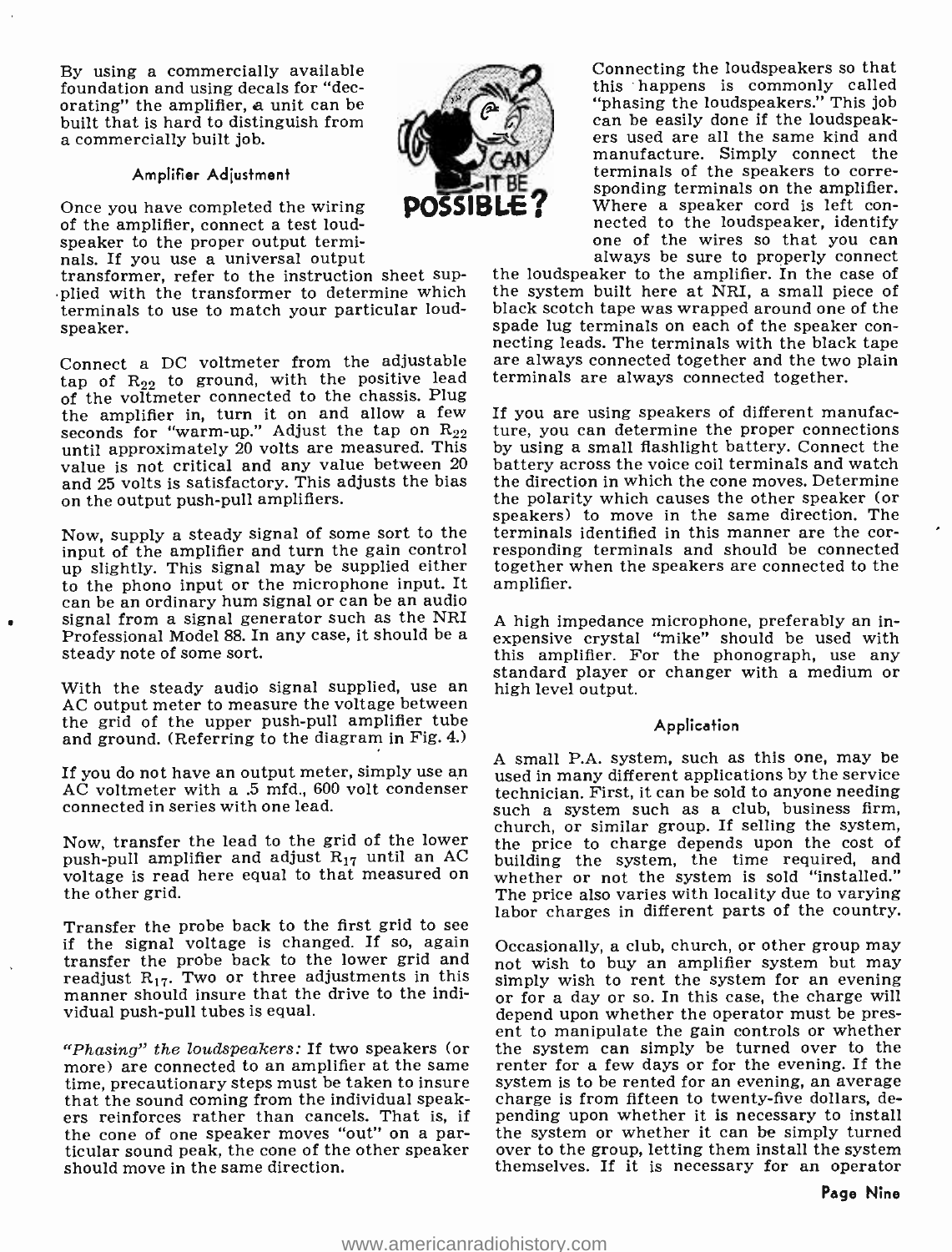to be with the equipment to adjust the gain for then the charge will run between \$25 and \$50 for an evening. There may be some variation from the figures quoted above in different parts of the country, depending upon local conditions.

be permanently installed in a manufacturing will travel through San Francisco and eastward concern, in a store, or in a similar location. It across the Rockies and corn belt into Chicago. concern, in a store, or in a similar location. It across the Rockies and corn belt into Chicago, may be used either for paging and making an-<br>the Los Angeles Chamber of Commerce was told nouncements or, in a store, might be used for playing phonograph music during the day. Sim-<br>ply connect a record changer rather than an portugal connect a record changer ordinary phonograph to the "phono" input. The start is still an unanswerable question, Mr.<br>speakers can be permanently mounted on the Schreiber added. A coaxial cable already extends wall at different points in the store.

system if desired in an application of this type. As additional speakers are used, the power de-However, where a low level of sound is desired, mounts here (in Los Angeles) and throughout as in the case of background music, this is not the nation, the goal of a coast to coast network too important. As many as six or eight speakers may be connected to the amplifier.

When connecting additional loudspeakers to the amplifier, it will be necessary to select different Television between the years 1946 and 1949. This output terminals so as to insure a proper imoutput terminals so as to insure a proper impedance match. Assuming that the speakers used are all of the same type, simply divide the impedance of an individual speaker by the num- ber of speakers used to determine which output terminals are employed. As an example, if four loudspeakers are used, each with a voice coil impedance of 8 ohms, then the total impedance should be those that will match the output tubes to a 2 ohm load. The correct terminals will be found in the instruction sheet supplied with the transformer.

If you do not know the voice coil impedance of the speakers, a good "rule of thumb" to follow in determining the value is to measure the voice coil DC resistance with an ohmmeter and multiply this value by 1.5.

Thus, the service technician cannot only obtain a good deal of enjoyment from building a small .amplifier system, but may use the system to increase his earning capacity.



## Industry News Briefs

Sales of cathode ray tubes for Television receiv-<br>ers during the first nine months of 1949 were The above illustrates an experimental coin-oper-<br>nearly double the value of such sales during the ated TV set. Built by Genera entire year 1948, according to the Radio Manufacturers Association. Picture tube sales totaled N. J. Each booth set operates as a "slave" to a 2,129,210 units valued at \$62,525,446 in the first three quarters of 1949, compared with 1,309,176

Page Ten

units valued at \$33,459,554 for all of 1948. 65% of the picture tubes sold to set manufacturers in the period were 12 inches or larger, whereas in 1948' tubes of this size represented only 6% of sales to manufacturers, the RMA reported.

A small P.A. system such as this one may also sions from Los Angeles to New York probably<br>be permanently installed in a manufacturing will travel through San Francisco and eastward St. Louis to Los Angeles it is being used only<br>More than two speakers can be used with the for telephone message circuits. A Los Angeles The first transcontinental television transmissions from Los Angeles to New York probably by Ernest H. Schreiber, Pacific Telephone and Telegraph Company, at a meeting of the C. of C. TV Committee recently. When such service will Schreiber added. A coaxial cable already extends between Los Angeles and New York, but from for telephone message circuits. A Los Angeles to San Francisco link is set for next year and initial west coast network. As the enthusiasm mounts here (in Los Angeles) and throughout will be achieved."

> J. M. Smith (son of the President of NRI Recently prepared a one -hundred page bibliography of Television between the years 1946 and 1949. This mittee of Television Broadcasters Ass'n.

## nri Coin Operated Television



ated TV set. Built by General Electric, the project is being carried on experimentally in Hoboken, master receiver. A coin mechanism collects five cents for each three minutes of viewing.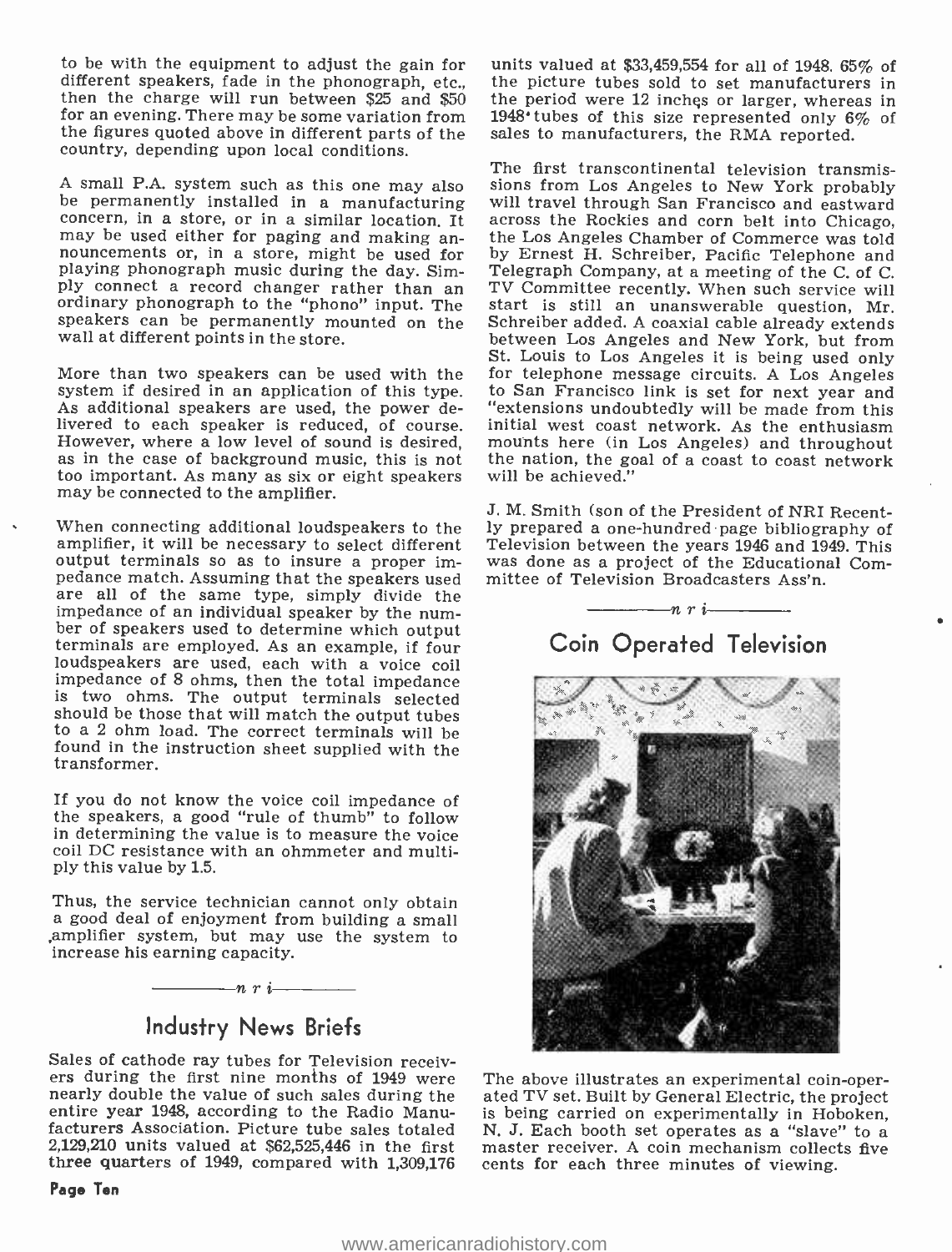

## Student's Bench

Here is a picture of the neat bench built by Joseph J. Ebert of Richmond Hill, N. Y. Among other things it shows the NRI Tester and the NRI superheterodyne receiver built by Mr. Ebert. The definition of the minimum and the The cohinet is also the work of Mr. Ebert following might put their radio to use. The cabinet is also the work of Mr. Ebert following design and instructions in a recent issue  $\mu$  made the radio cabinet out of 1<sup>'</sup> x 12<sup>'</sup> white of NR News. The little lady with the mischievous eye is his daughter. Mr. Ebert says: "It is difficult to explain the joy I received when I plugged in the set and it began to play."

my little girl was taken before the tester was dropped from the working bench."

nri

J. E. Hamilton, Palo Alto, Calif.

Regarding report statement number two for<br>Demonstration Kit 1-RK-1, I find it difficult for me to agree that solder, when hardened, is a dull white color.

After conducting experiments which usurped some fifteen linear feet of assorted resin core, (no core at all) solder, in an effort to find some-<br>thing that would come out white, I find it still<br>looks silver to me.

I tried matching various globules of hardened solder against: a—white paper, b—the *white*<br>keys on the piano (I'm not that color blind). and c—the bathtub (not on Saturday night). It Fox I saw up town today! This 'Fox,' priced<br>still turned out silver for my dough.  $\qquad \qquad$  as I have started pricing things lately, at a mere still turned out silver for my dough.

admits to possible shade blindness. Her reaction



## Student's Version of NRI Receiver

"I am enclosing a picture of the radio -phonograph combination I have made using the NRI radio built with experimental parts you sent me. I thought this might be of interest to other students and give them an idea as to how they

Oh! Oh!—and here is the P.S. "The picture with  $\frac{1}{2}$  the top section and wired a Phono-jack through  $\frac{1}{2}$  my little girl was taken before the taxien was the first audio tube with a switch so you can pine and %" plywood; using the white pine for the top, sides, and interior shelves and the ply- wood for the doors. The size of the cabinet is 24" wide and 33" high. I installed the radio in change from radio to phonograph by turning the switch.

Following is a letter received from student changer and installed this in the section immedi-<br>L.F. Hamilton, Pole Alte Colis "I purchased an RCA Victor 45 RPM record changer and installed this in the section immedirecords to each side and below. I finished the cabinet with mahogany stain and then applied two coats clear varnish.

> "The record changer can be purchased for \$12.95 and it cost approximately \$25.00 for the material to build the cabinet, which can be built without the aid of any power tools.

> "I receive a great deal of enjoyment working with radio during my spare time."

> > DARELL S. SMITH,<br>Lima, Ohio.

eight hundred and seventy assorted vacuum<br>I also questioned my wife who, under duress, tubes and one and one-eighth coils of number was, and I quote: "Just the color of that Silver tubes and one and one-eighth coils of number twenty solid tinned pushback wire."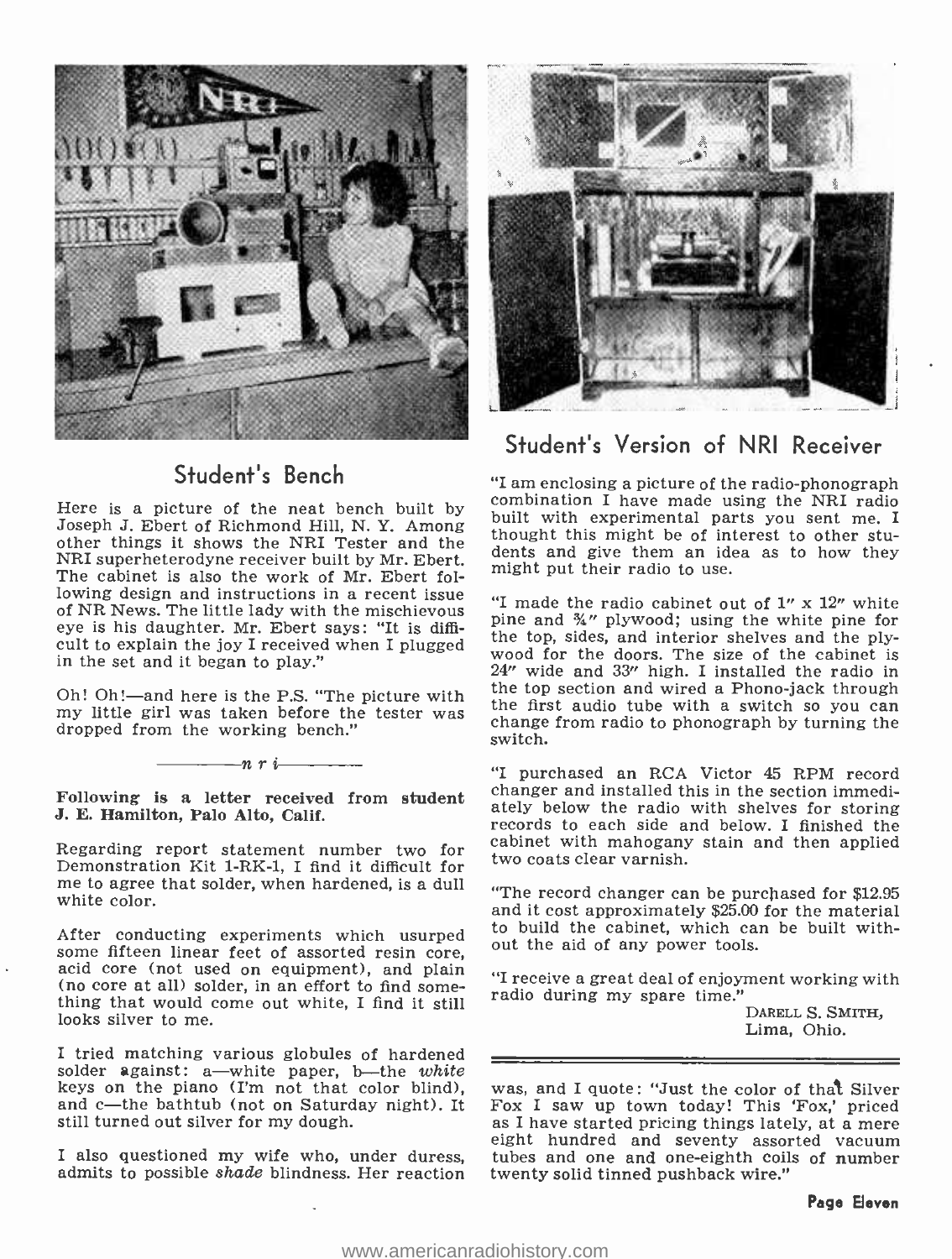## The Social Impact of Television

The social impact of television may be greater than the social impact of the atomic bomb, E. Finley Carter, vice president in charge of engineering for Sylvania Electric Products, Inc., told a meeting of the members of the American Association for the Advancement of Science.

 $'$ INCE the advent of the atomic bomb," Carter said, "there has been increasing evidence  $'$  S of an awakened sense of social responsibility on the part of scientists. Much has been said about the bomb and its effect upon society. But it may be that its social impact will not be as profound as will be that of television."

Carter stressed the popular presentation of scientific personalities to the public as a force tending to isolate scientists and engineers from social obligations by saying, "The scientist, like the cleric, has too often been typified by movies, as well as by some business men and industrialists, as a long- haired dreamer. This is partly a satisfying defense mechanism which often salves peoples' egos to make oddities of those who are versed in the things that they do not understand.

"However, the label has been earned by those who have allowed the cold logic of precise mathematical expressions or physical formulae to crowd out an understanding of the human equations associated with the society in which we live.

"Paradoxical as it may seem, television may encourage a cool aloofness to human society by causing one to withdraw into the confines of his own home, or it can make him a citizen of the world through arousing finer emotions and broadening fields of interest. It is my opinion that the latter influence can prevail and that, we can study, through television, the needs and interests of society at large and so develop a keener sense of our own social responsibility."

This will not happen, Carter warned, without effort by men and women in scientific and our present social system quicker than the exploitation of men and products for monetary gain alone. Where the product has the social significance of television, the moral responsibility is great.

"It behooves those of us who prize our free enterprise system," Carter stated, "to take stock of where we are going and to apply our knowledge and our vision toward the direction of the use of new developments to make a better society.

"The scientist and engineer, because of the increasing technical complexities of our civilization," Carter continued, "must be prepared to accept more active leadership in business and political fields." He said that this trend has already begun and is reflected in a survey made by the Massachusetts Institute of Technology which revealed that more than six hundred of the Institute's graduates are corporation presidents. Television, he predicted, will increase the need and opportunity of engineers and scientists to serve through business leadership.

He concluded his address by saying that man can and must be master rather than a slave of his scientific and engineering creations but he warned that the balance can be easily tipped in the direction of making man the slave. "The secret," he said, "lies in learning to know people and in getting them to understand each other and to work together. That alone can make a harmonious and progressive society. Television can be both an incentive and a means for accomplishing this."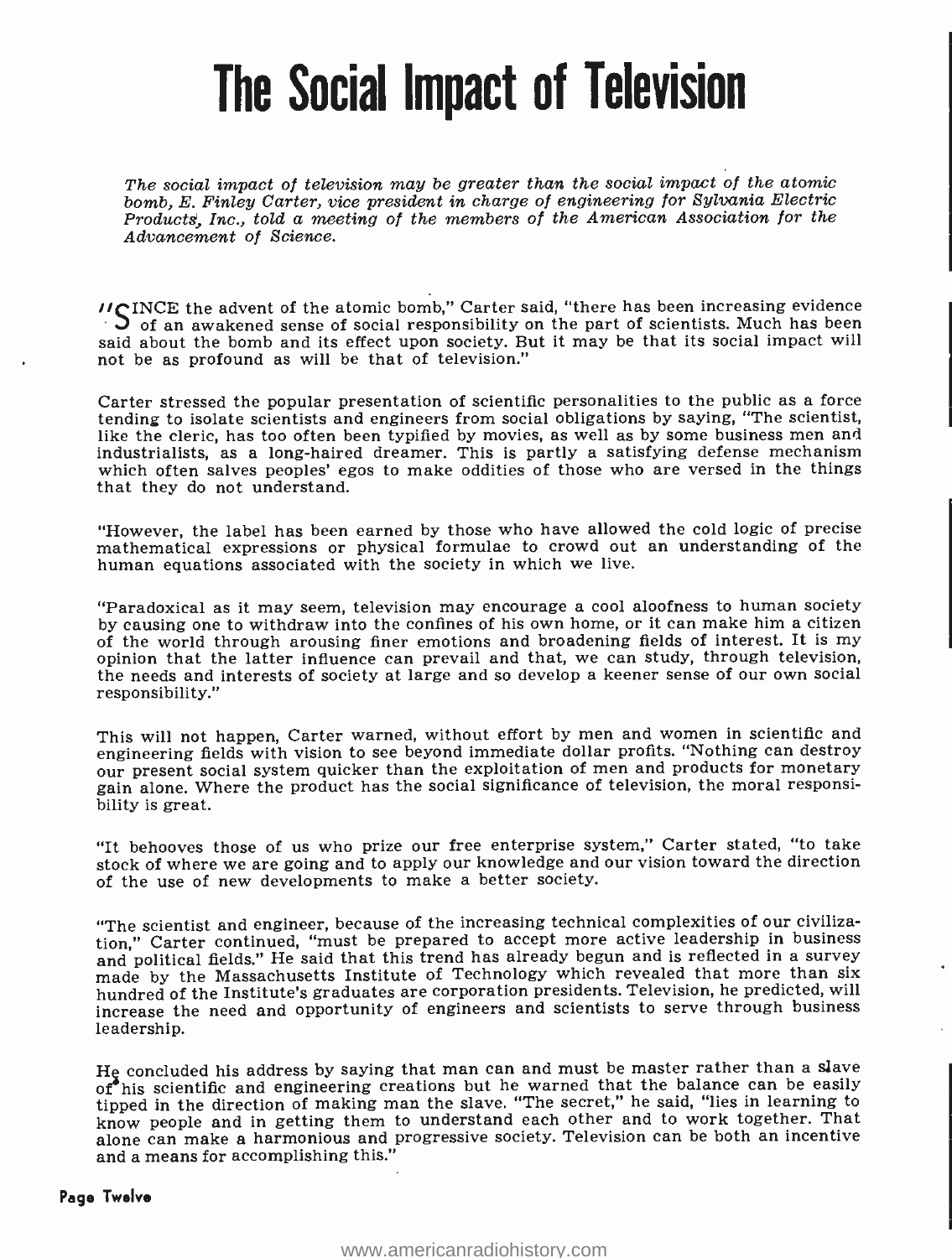## Still Smaller Midget Electrolytics **Our Cover Photograph**



In keeping with the trend towards still more compact radio -electronic assemblies, Aerovox re- search now comes up with the latest Type PRS midget -can electrolytic capacitors in new reduced sizes. This fact is dramatized in the accompanying illustration showing an Aerovox Type PRS 450 dition, there is no reason why any able bodied volt 8 mfd. Dandee alongside a regular size cigarette. This new Dandee measures only 13/16" in diameter by  $1\frac{1}{2}$ " long!

These smaller metal-can electrolytics are available in single-section ratings from 25-700 D.C.W., <sup>4</sup>to 100 mfd., and again from 25 to 450 volts D.C.W., 8-8 to 100-100 mfd., dual-section units. In the high- capacitance low- voltage series the Dan - dees are available in voltage ratings from 6 to 25 D.C.W., 100 to 2000 mfd. Recent refinements in duced size of these Dandee electrolytics offered by Aerovox Corporation of New Bedford, Mass.



### Folks Are Funny That Way

- Strangely enough the folks most apt to lend a hand to you
- Are those who are already rushed with countless things to do.
- And should bad luck befall you and misfortune smack you prone,
- The ones who'll help you most are those with<br>troubles of their own.
- its smarts and stings
- Are often those who know first-hand the seamy side of things;
- is what you make it.
- It's not so much what happens, as the way in which you take it.



Professor: "What happens when the human body is immersed in water ?"

Co-ed: "The telephone rings."

Here is a success story which will provide inspiration for anyone who may doubt his ability to succeed in the radio servicing profession. Graduate George Ott, Jr., of Meadville, Pennsylvania was chosen as the subject for this issue's cover photograph. Approximately ten years ago, at the age of twenty-four, Graduate Ott lost the use of both his legs. For many months he was confined to his bed, and was forced to undergo a series of operations in order that he might enjoy the freedom of movement afforded by a wheel chair. Ott enrolled with NRI on December 23, 1943. Since that time his record has been one of steady progress-a record which might well be envied by many of us who are not handicapped in any way. Here is the story as Graduate Ott tells it:

"I was injured and am crippled so that I am not able to walk. However, I am doing fine in Radio and Television. If I can learn and earn money in the Radio and Television service field in my conperson can't do the same. Also, Radio and Television should be wide open for the disabled of the past war.

"I have just included in my new shop the RCA Test bench, complete. I also still have my bench which is equipped with Precision equipment. I have another complete bench fixed up for auto radio repair.

"We have just taken on Montgomery Ward's Television service and installation. Have this along with two other local furniture dealers and our own sales.

"We have a stock of approximately \$3500. We do sell. We sell service—we have found it pays! At service you can get big, plenty big, and still stay small. I am new at radio (only five years as of now), but I have made myself felt in this whole area because I have a better understanding of radio than the average radio man (thanks to NRI) and now on TV  $\tilde{I}$  have a big jump on most of them.

the folks whose sunny slant on life helps heal Bill. We have been doing a lot of Television serv-<br>its smarts and stings And he was right, it seems, who said that life busy moving our equipment around. I have made "I have another NRI student, Nicholas J. Mulchin, working for me. He is studying under the GI Bill. We have been doing a lot of Television servare also doing a wonderful job on sound. During the county fair season in this area, we are kept the sound installation for a drive -in theatre, and have installed over 50% of the sound systems used in our local clubs.

> "Still get along with the wheel chair. Now have built-in trottle and air brakes. For all this I thank NRI." Very sincerely yours, George Ott, Jr., Meadville, Pennsylvania.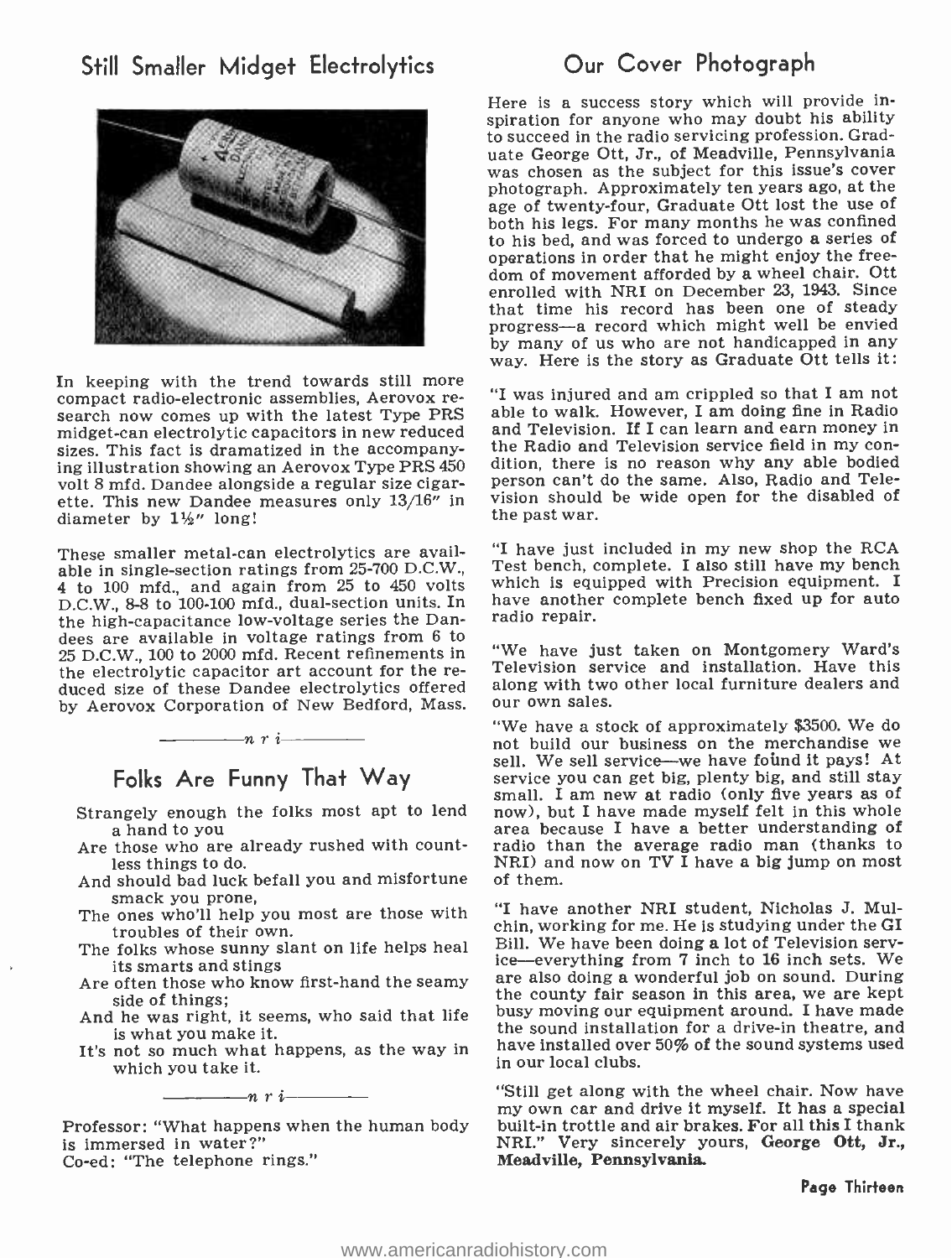## Interpretation of TV Test Patterns

## By WILLIAM F. DUNN

NRI Consultant



William F. Dunn

THE TV receiver is unique in that when a There are a large number of test patterns in defect occurs, it displays symptoms which, to use by the various stations. However, the test the alert serviceman, point to the cause of the alert serviceman, point to the cause of the indicates so clearly the nature of the defect. large number of stations.

Many servicemen make use of the test pattern By studying these patterns and the information<br>in judging the performance of the receiver; it's they convey, a great deal of useful data may<br>probably the best indication of the probably the best indication of the receiver's performance. Practically any defect that will tions do not use one of the two patterns shown,<br>be encountered in the picture, sync, or sweep the chances are that information on the test be encountered in the picture, sync, or sweep the chances are that information on the test circuits will show in some way. By learning the pattern employed may be obtained by contacting effect of the common defects on the test pattern the station. The information that may be and by learning exactly what information the test by the test pattern will be discussed later. pattern may convey, the serviceman can be sure<br>that each set is in peak operating condition Perhaps the most common or widely known uses that each set is in peak operating condition when it is returned to its owner.



Fig. I. Normal NBC Test Pattern. Page Fourteen

use by the various stations. However, the test modifications of these patterns, are used by a

By studying these patterns and the information they convey, a great deal of useful data may tions do not use one of the two patterns shown. the station. The information that may be given

of the test pattern are in focusing, centering and adjusting the linearity of the receiver. These are rather obvious uses of the test pat-<br>tern, but still it would be well worth while dis-<br>cussing these uses of the pattern before going into some of the less familiar details. The test pattern is invaluable to the serviceman in making linearity adjustments.

#### Improper Focus

Many TV receivers have the focus adjustment on the back of the chassis. It must be set for best over -all focus by the serviceman. The effect of improper focus is shown in Fig. 3.

Notice that the entire picture is blurred. This can usually be corrected quite simply by adjusting the focus control. The control should be adjusted for best or sharpest focus while watching the narrow end of the vertical wedge. The focus should then be checked on the narrow edge of the horizontal wedge. If best focus on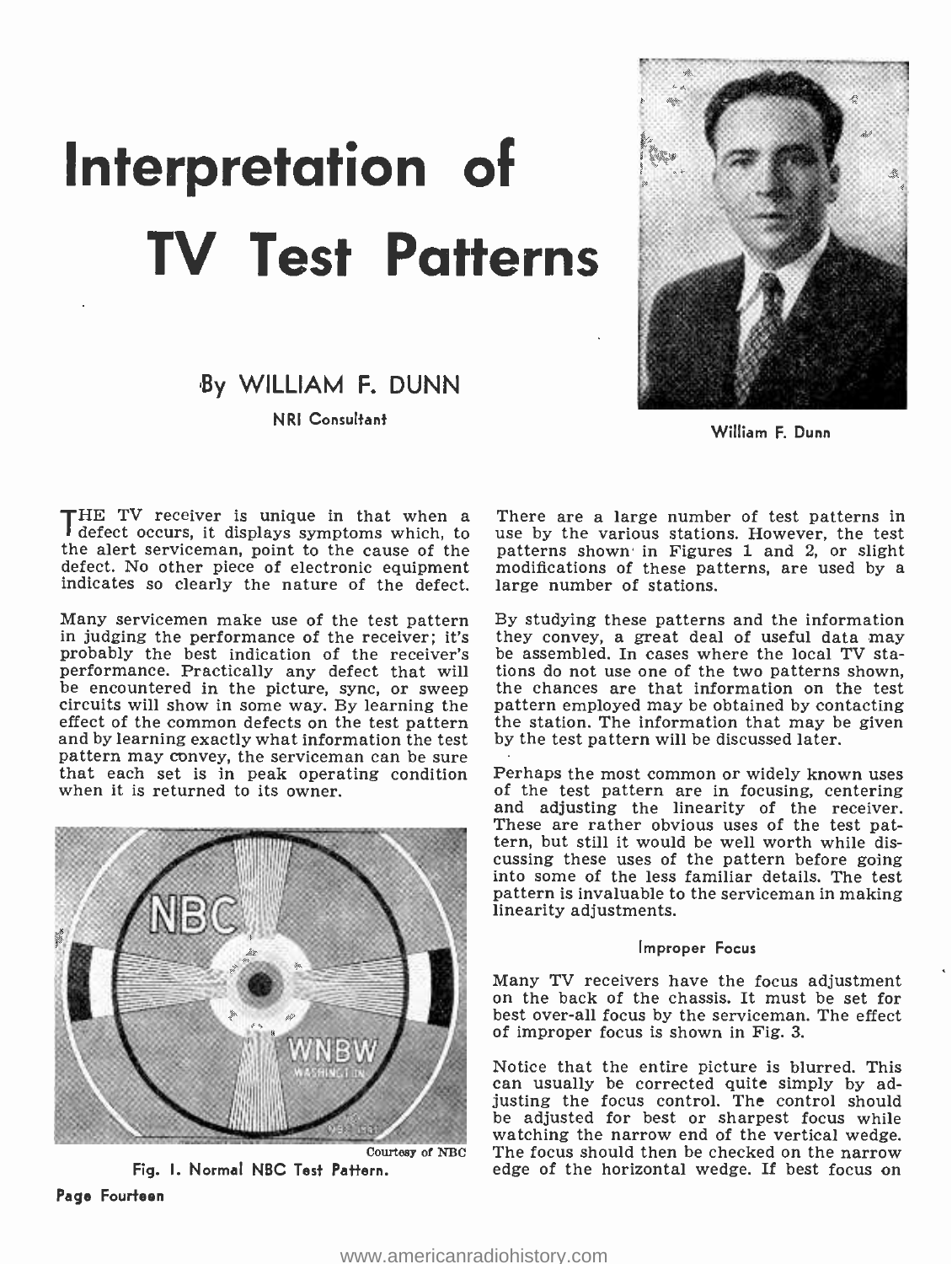both the horizontal and vertical wedge is obtained at the same setting of the focus control, we know the spot is round, whereas if best focus on the two wedges is obtained With two different settings of the control, the spot is not round. This may simply be due to improper positioning of the focus coil and /or the ion trap magnet. If this is the case, it can be corrected by readjusting their position.

In some cases, when the spot (end of the electron beam) is not round, it is due to the fact that the aperture in the second anode disc is not round.<br>When the ion trap magnet is improperly adjusted the electron beam may<br>bombard one side of the opening. The<br>mass of the electrons is small, but there will be so many striking the<br>disc at a very high velocity that they can burn away a portion of the side of the aperture. Once this hole has<br>been burned so that it is no longer

been burned so that it is no longer<br>round, it will be impossible to focus the electron this beam to a round spot.

It will frequently be impossible to obtain a good over -all focus. In other words, it may be possible to obtain a good sharp focus at the center of the pattern, but the outer edges of the pattern may be blurred. If the focus control<br>is readjusted, the outer edges can be brought into focus, but this will result in the center of the pattern becoming slightly blurred. This lack of over -all focus is usually due to the tube construction rather than a defect in the receiver and the serviceman should recognize the fact that there is nothing that can be done to correct



Fig. 2. The RCA Indianhead Test Pattern.

this difficulty. Actually, the blurring is not too noticeable and when a program is being viewed usually will not be objectionable.

#### Poor Linearity

A horizontally elongated picture such as shown in Fig. 4 usually indicates improper setting of the horizontal drive, width, or horizontal linearity controls. The three controls must be adjusted together in order to obtain a linear picture. Frequently the linearity and width controls will not have too much effect on the picture, but if all of the components in the horizontal sweep are in good condition, they will usually have sufficient effect to make it possible to control



Fig. 3. Appearance of test pattern showing incorrect focus adjustment.



Fig. 4. Horizontal linearity control incorrectly adjusted.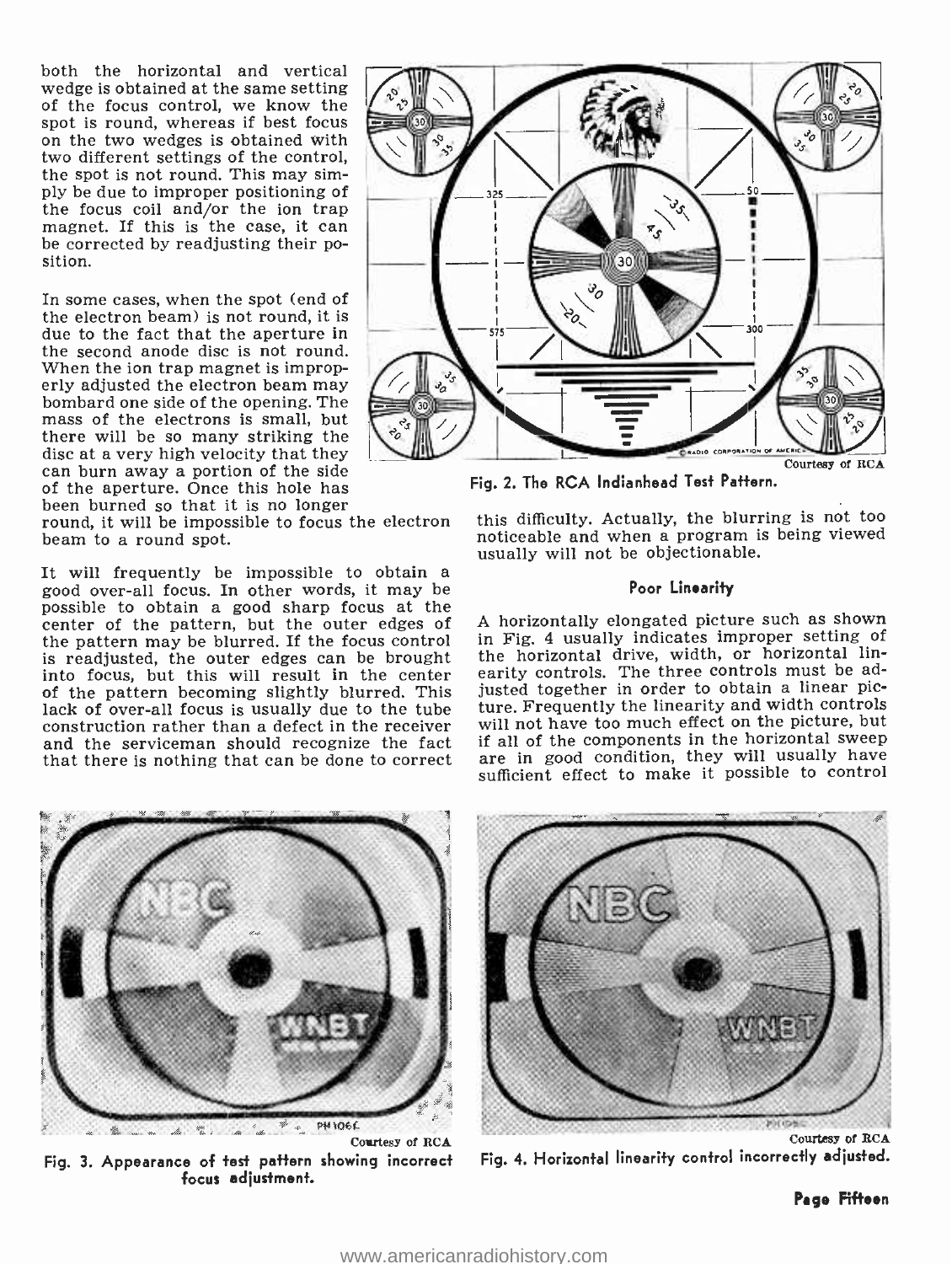the linearity of the picture reasonably well.

If adjustment of these controls fails to correct this trouble, it's probably due to failure or a change in value of some component in the horizontal deflection circuit. Perhaps the most com- mon offender is the horizontal output tube, and therefore when this trouble is encountered, a new tube should be tried. The service information on the TV receiver usually gives additional information on this type of trouble and how to cor- rect it.

Poor vertical linearity produces the same effect except the distortion appears in the vertical direction. It is usually due to improper setting of the height and vertical linearity controls. If adjusting these controls fails to clear up the trouble, as in the case of poor horizontal linearity, the trouble is due to improper<br>the trouble is due to some defect in the vertical sync; adjustment of the vertical hold sweep circuit.

in these cases that the design of the set is such can do, because it would be impractical to atthat only reasonably good linearity may be obtained and certain imperfections must be ac- cepted. In addition, the TV transmitter frequently may be the cause of poor linearity. By examining the patterns on several stations (in locations where more than one station is operating) the test patterns may be compared. Certain variations in the linearity may be noticed. In this instance the linearity may be adjusted for a com-<br>promise on all of the stations or it may be are of the picture tube. These horizontal lines adjusted on one of the stations that is considered the most reliable and the one most likely to be the previous one so a raster will be produced. transmitting a linear picture.

#### Positioning and Size

The test pattern may be used to check thé positioning and the size of the picture. The current to vary causing the illumination to vary<br>positioning and size controls should be adjusted over the face of the picture tube. By synchroniztogether so the size of the picture is slightly larger than the mask and so the picture is properly centered.

the picture should be slightly larger than the diginal scene.<br>The picture should be slightly larger than the<br>mask in order to conceal variations in the posi- The video signal i mask in order to conceal variations in the posi- The video signal is frequently distorted by the<br>tioning of the picture. Variations will occur - TV receiver. The signal consists of frequencies<br>in the positioning of the pic from station to station. If the picture is adjusted megacycles per second. Obviously this places so that it is just large enough, the variations some very exacting requirements on the TV rein picture positioning will be objectionable. A ceiver. Any loss of signal at the high or low fre-<br>border may appear on one side of the picture, quencies is apparent in the picture as also is any but if the picture is deliberately made larger phase shift in the signals.<br>
than normal, this change in picture positioning<br>
will be unnoticeable. On the other hand, this must Fig. 5 shows a portion of one vertical wedge not be carried too far or a portion of the picture will be lost.

#### Poor Interlace

Poor interlace may be detected by examining it cut off as the beam sweeps across the line. Page Sixteen



Fig. 5. Simplified drawing of the vertical wedge in a test pattern.

On some receivers it is impossible to obtain a sets, this trouble is always present. It is basically<br>perfectly linear picture. It should be recognized these is nothing panel is that the component the narrow ends of the horizontal wedges of Fig. 1. A wavy effect indicates improper interlace. This may frequently be due to improper control may clear up the trouble. On some receivers, particularly the low price seven-inch due to compromises in the receiver design and there is nothing practical that the serviceman tempt to redesign the receiver.

#### The Video Signal

Before going into additional uses of the test pattern, let us review the manner in which the TV picture is produced. The picture is made up of a series of horizontal lines across the are produced by the horizontal sweep circuits. The vertical sweep moves each line slightly below The horizontal lines are interlaced so that the odd numbered lines are produced and then the even lines placed in between them. The picture is produced by applying a video signal to the grid of the picture tube. This will cause the beam over the face of the picture tube. By synchroniz-<br>ing the sweep circuits of the TV receiver with the TV transmitter, the video signal applied to the grid of the picture tube will reproduce

TV receiver. The signal consists of frequencies megacycles per second. Obviously this places quencies is apparent in the picture as also is any

typical test pattern. The wedge consists of a series of vertical lines. As the electron beam is swept across the face of the picture tube, a video signal must be applied to the grid of the picture tube that will cut off the beam current and keep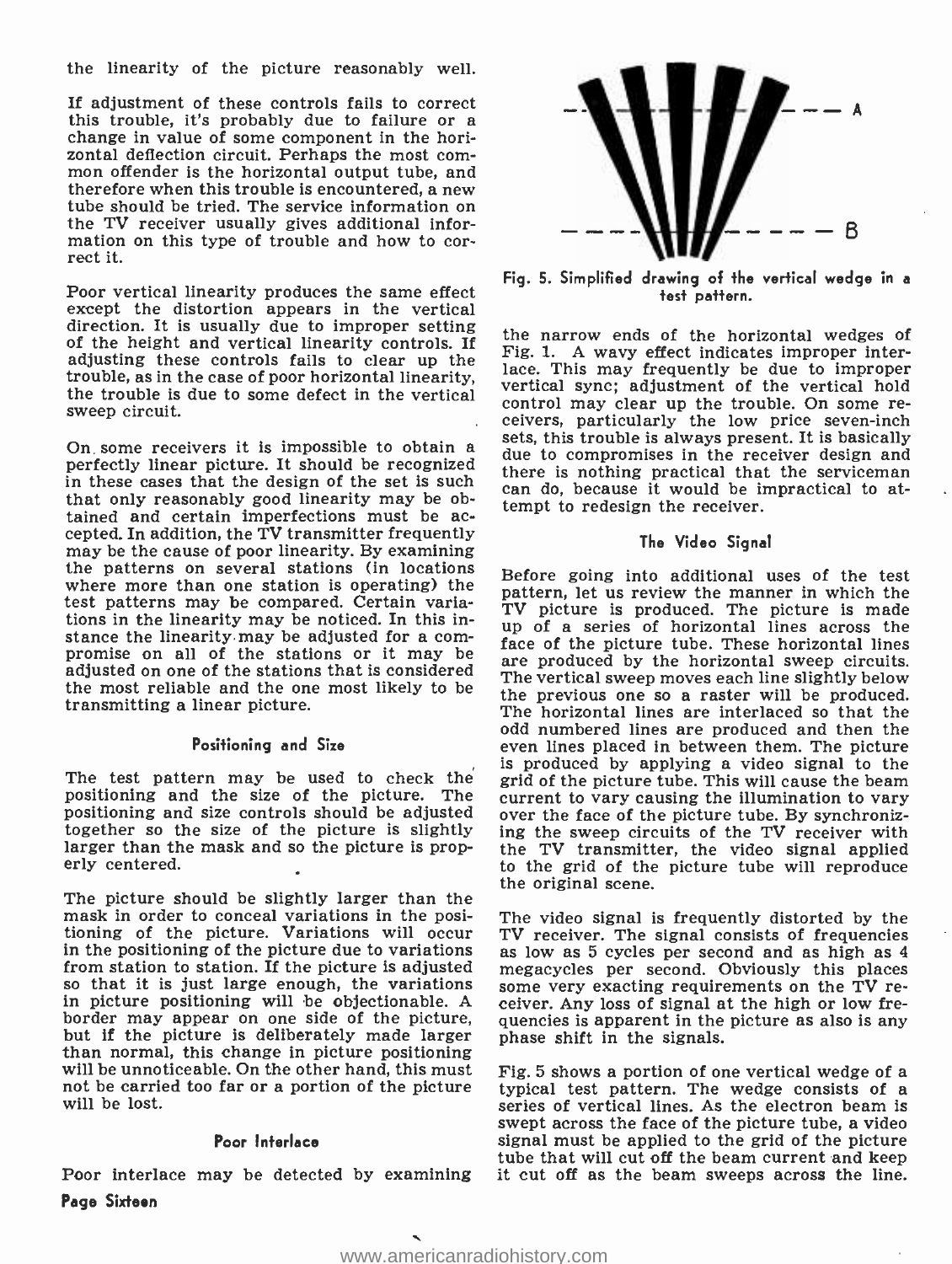

- Fig. 6A. Video signal required to produce the portion or perhaps even completely lacking. of the wedge at line A in Fig. 5.
- Fig. 6B. Video signal required to produce the portion of the wedge at line B in Fig. 5.

Actually, it will take the beam comparatively little time to cross the line. The main requirement of the signal is to be able to cut off the beam current almost instantly and then to permit the beam current to start flowing just as quickly as the line has been crossed. The signal that must be applied to the grid of the tube at line A to produce the desired wedge is shown in Fig. 6(A).

signal. The signal is such that it must rise rapidly to its maximum value. Then it must<br>remain at this level as the beam sweeps across given number of lines from the top to the bottom the line and then drop rapidly to zero. The closer together the lines the higher the rate at which these signals must occur. This means that the receiver must be capable of passing a higher frequency signal to reproduce the vertical wedge near the center of the test pattern than at the will be lost during the vertical blanking period. top.

Examining Fig. 5, we see that the lines in the vertical wedge converge towards the bottom of the wedge. This means that in order to reprothe wedge. This means that in order to repro- lution of better than 490 lines. The resolution is<br>duce this portion of the wedge, the signals will susually somewhat less than this figure shows. be spaced much closer together in order to re-<br>produce the wedge at line B. In a set having poor<br>high frequency response, the wedge may be clear at the top of the patterns and become somewhat blurred or completely indistinguishable towards the center. The test patterns may be used to - zontal wedge were clearly defined up to the determine the actual frequency at which the re- - outer portion of the white ring, the vertical resodetermine the actual frequency at which the re- sponse of the set falls off. This use of the test pattern will be discussed later.

The examples shown in Fig. 6 represent fairly simple video signals. As might be expected, the signal is far more complicated in most cases. Fig. 7 shows one line of the RCA Indian Head Test Pattern at the point indicated. It can be seen that the video signal in this case is not a simple signal as was illustrated in Fig. 6.

Actually the video signal may be far more complex than Fig. 7 in the case where an actual picture rather than a simple portion of a test pattern is being reproduced.

#### **Definition**

The definition or resolution (the two terms<br>are used interchangeably) is the ability used interchangeably) is the ability of the TV receiver to define or bring out clearly the fine details in the picture. If the receiver has good definition it will reproduce the small details clearly, but if the definition is poor the fine detail in the picture will be fuzzy or blurred

When discussing resolution, we refer to the horizontal and vertical resolution. The two are not the same, the definition from top to bottom, which is the vertical definition, is usually somewhat better than the horizontal resolution. We shall now see what affects the resolution and what defect poor resolution in one direction may indicate.

#### Vertical Resolution

Notice that for each line there must be a video  $\frac{\text{can}}{\text{can}}$  be focused. The band width of the receiver The vertical resolution determines the number of horizontal lines that can be resolved. It depends primarily on how sharp the electron beam will have no effect on vertical resolution. It is simply the ability of the receiver to define a of the picture.

> There are a total of 525 horizontal lines in each frame. This standard is set by the FCC. However, this does not mean that there will be this many lines in the picture because a number of lines Actually the total number of horizontal lines available would be only 490. Therefore, providing the electron beam could be focused to a small enough spot, we could not obtain a vertical resousually somewhat less than this figure shows.

> The actual vertical resolution may be determined by a careful examination of the horizontal wedges. Fig. 8 shows how the dots and rings are used to determine the resolution. If the horizontal wedge were clearly defined up to the lution would be 300 lines. If the wedge was repro-



pattern. (Arrows indicate portion of test pattern illustrated.)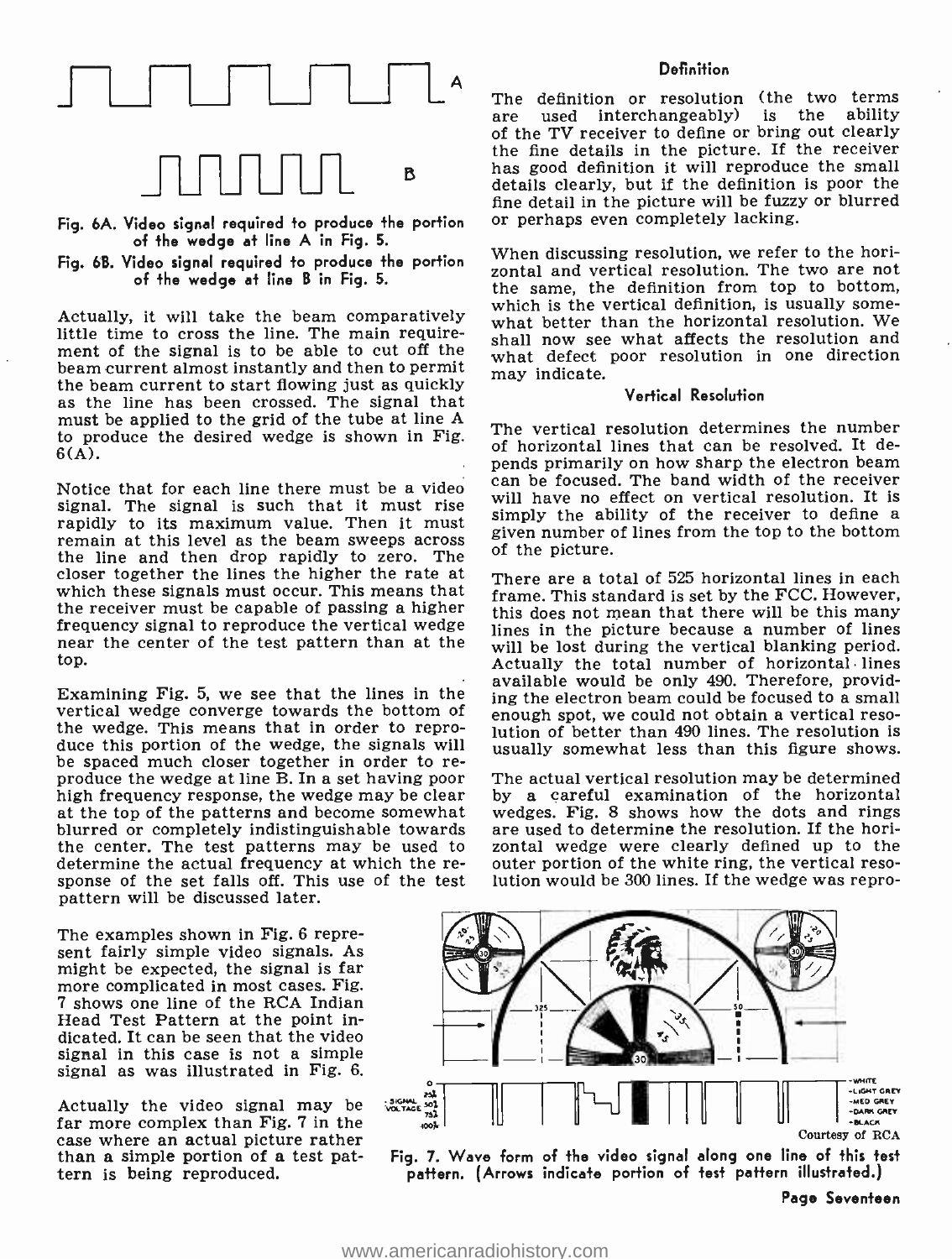duced all the way to the center, the vertical resolution would be better than 325 lines.

The Indian Head Test pattern also shows the resolution. The last zero has been dropped to keep the lettering on the pattern to a minimum. To determine the vertical resolution, determine how far the horizontal wedge is defined and remember to add the zero to the figure obtained from the test pattern.

As mentioned previously, the vertical resolution depends primarily on the spot size-poor vertical resolution will therefore be encountered if the beam cannot be properly focused due to some defect in the picture tube or due to improper positioning of the focus coil or ion trap magnet. In adthe focus coil will produce this effect.

#### Horizontal Resolution

size, as might be expected, little or no trouble on the receiver bandwidth (assuming that the is experienced due to poor vertical resolution. beam can be properly focused to a small spot) is experienced due to poor vertical resolution. However, the horizontal resolution is affected it would be advantageous to express by both the spot size and also the band width lution in terms of receiver bandwidth. by both the spot size and also the band width of the receiver. Since there are many defects that can reduce the receiver bandwidth, poor horizontal resolution is quite common.

The horizontal resolution in lines is the number is the non-<br>The non-zontal resolution in the contract of the series interested in only  $\frac{3}{4}$  of the usof lines that can be produced in three -quarters of the usable length of the horizontal scanning able length of the line, the length of sweep<br>line, It is determined by examining the vertical we are interested in will take 40 microseconds. line. It is determined by examining the vertical wedges. A set that has poor horizontal resoluwe was the can define the vertical wedge at lution in lines into bandwidth in megacycles. the top and bottom because the lines making up the wedge are spaced a reasonable distance apart. Reproducing these lines does not require<br>any great band width in the receiver. However, as the lines move in towards the center, they come closer together. The closer to the center, the greater the number of lines the set must be capable of reproducing. A receiver that can define expressed in lines, we can convert it to receiver<br>the lines all the way to the center has good bandwidth in megacycles by dividing the numthe lines all the way to the center has good horizontal resolution. This is the ideal condition and while it cannot be achieved in many sets, lower vertical wedge have been converted as<br>the closer to it the better. the closer to it the better.

In Fig. 8, the numerals on the top vertical wedge indicate the number of horizontal lines that may be resolved. To reproduce the vertical lines at the top of the wedge, the set must have a When the test pattern is similar to the one<br>horizontal resolution of at least 150 lines. If shown in Fig. 2, the horizontal resolution is the lines are reproduced down to the first dot, the resolution is 200 lines. It can be seen that the horizontal resolution may be determined by noting how far towards the center the lines in the vertical wedge are reproduced.



Courtesy of NEC

Fig. 8. A normal test pattern showing calibration.

Since the vertical resolution depends on spot Since the horizontal resolution depends primarily on the receiver bandwidth (assuming that the it would be advantageous to express the reso-

> One complete horizontal line will take 63.5 microseconds. Deducting 10.2 microseconds which is the horizontal blanking time, the usable portion of the horizontal sweep is 53.3 microseconds. able length of the line, the length of sweep From this information, we can convert the reso-

> In 40 microseconds, a one megacycle signal would produce 40 cycles. Each cycle could produce two dots or lines, one black and one white or a total of 80 lines. Similarly a 2 megacycle signal will produce 160 lines, 3 megacycle 340 lines, etc. Therefore, if we have the horizontal resolution expressed in lines, we can convert it to receiver bandwidth in megacycles by arritang the num-<br>ber of lines by 80. In Fig. 8, the figures on the lower vertical wedge have been converted as width in megacycles. Actually the top and bottom vertical wedges yield identical information expressed either in lines or megacycles.

> When the test pattern is similar to the one first determined in lines and then it may be converted by dividing by 80.

> As previously mentioned, poor horizontal definition is usually due to insufficient bandwidth.

#### Page Eighteen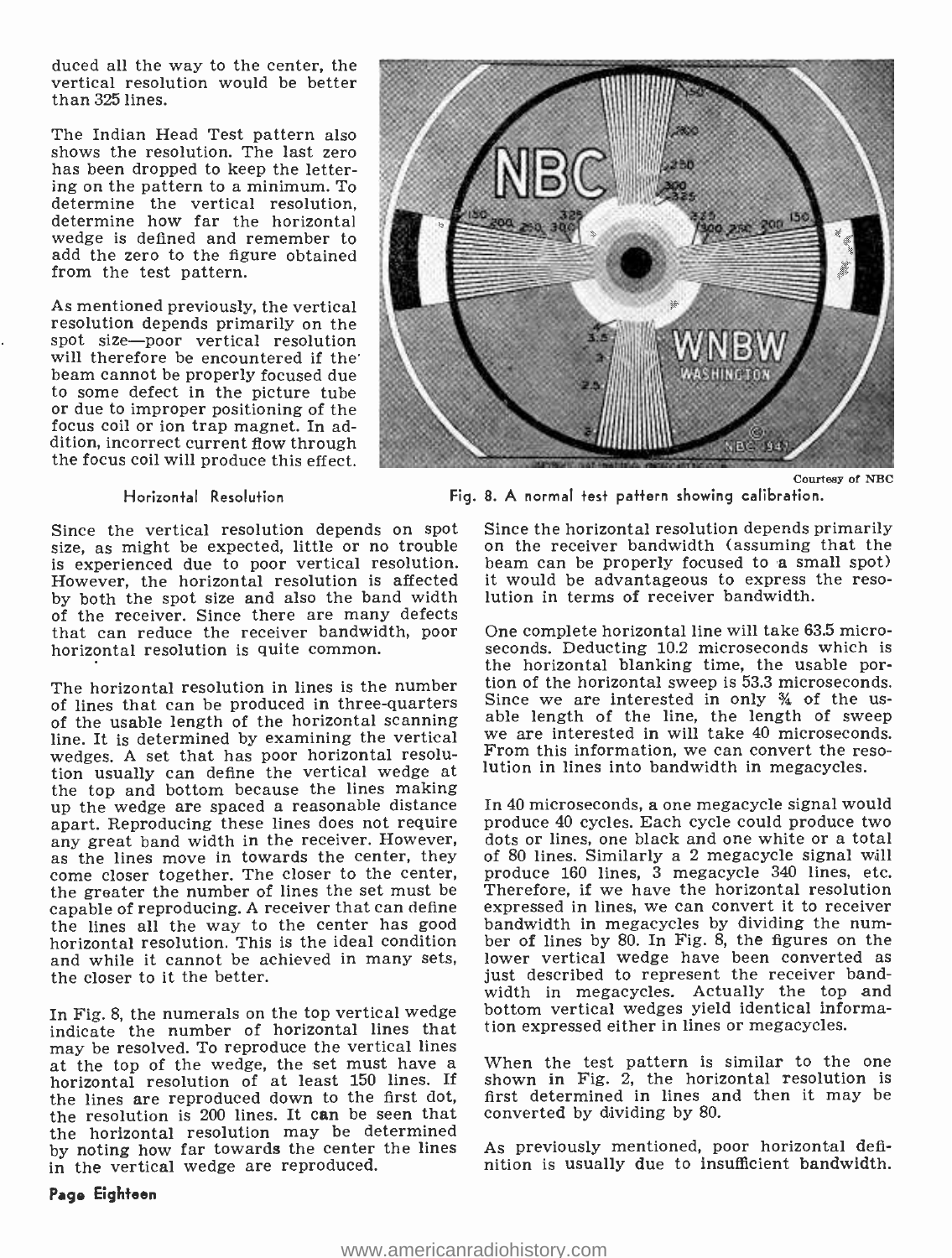The trouble is frequently improper alignment. The alignment may have been correct when the receiver left the factory, but some tuned circuits may have drifted somewhat because of aging of parts in the tuned circuits. If the receiver alignment is touched up using a sweep signal generator and an oscilloscope, this difficulty can be overcome.

Some of the lower priced TV sets are incapable<br>of defining the vertical wedge all the way to the center. This is because the manufacturer has had to make some sacrifice in bandwidth in order to obtain enough gain in the set. The serviceman should recognize this fact and avoid spending needless time on the set trying to improve the definition.

Poor definition may also be due to a defect in the video amplifier. If the video amplifier is incapable of passing the high frequency video signals, it will be impossible to obtain good definition regardless of the bandwidth of the i.f. amplifier. Defective components, such as peak-<br>Ing coils, will cut down the response of the video<br>acteristic indications in the test pattern. How-<br>ever the various defects mentioned are the most amplifier.

#### Low Frequency Defects

Normally the horizontal wedge will be as dark as the vertical wedge. However, if the horizontal wedge is light as compared to the vertical A painter was decorating the ceiling of a room wedge, it indicates that the receiver has poor low frequency response.

"? hold on that brush<br>"When the same condition exists and it is accom-<br>"Well hang on tight paints of the "Well hang on tight picture, such as the letters in Fig. 9, we have the ladder."<br>poor low frequency response and also a phase shift at the lower frequencies. This may bettue to a defective peaking coil or an open coupling condenser.

A phase shift at the lower video frequencies  $\frac{1}{2}$  also produces such effects as the "X-ray effect."  $\frac{1}{2}$  Dog."<br>This is a smearing of long horizontal objects "It do in the picture. When an object is placed in front<br>of a horizontal object, such as a person standing in front of a mantel, it is possible to see the mantel behind the person giving the effect of an X-ray peering through the person, hence the name, the X-ray effect.

#### Regeneration in the I.F. Stages

If there is any tendency towards oscillation in the i.f. amplifier, it will show up in the vertical wedge. It has the appearance of a number of fine dark horizontal lines streaking across the vertical wedge. The point at which they cross the vertical wedge indicates the frequency at which the regeneration is occurring. In receivers in which stagger tuning is used, it is frequently possible to pick out the stage in which the regeneration is occurring.



NRI TV Lab Photo

Fig. 9. Poor low frequency response and phase shift.

There are many other defects that produce charcommon and the information given on these defects should be helpful to the serviceman.

 $-\cdots$ nri $-\cdots$ 

in an asylum when an inmate approached. "Hey you," said the inmate. "Have you a good

"Yes," said the painter. "Why ?"

"Well, hang on tight, brother. I'm going to move

 $-n \rightharpoonup i$ 

A woman went to buy a drinking trough for her dog, and the shopkeeper asked her if she would like one with the inscription, "For the

"It doesn't really matter," she replied. "My husband never drinks water, and the dog can't read."

| <b>TELEVISION</b><br><b>BOX SCORE</b>                             |  |
|-------------------------------------------------------------------|--|
| Stations Operating<br>98                                          |  |
| <b>Construction Permits</b><br>Granted <b>Strategie Bank</b><br>П |  |
| Applications Pending  349                                         |  |
| (As of Jan. 1, 1950)                                              |  |

٠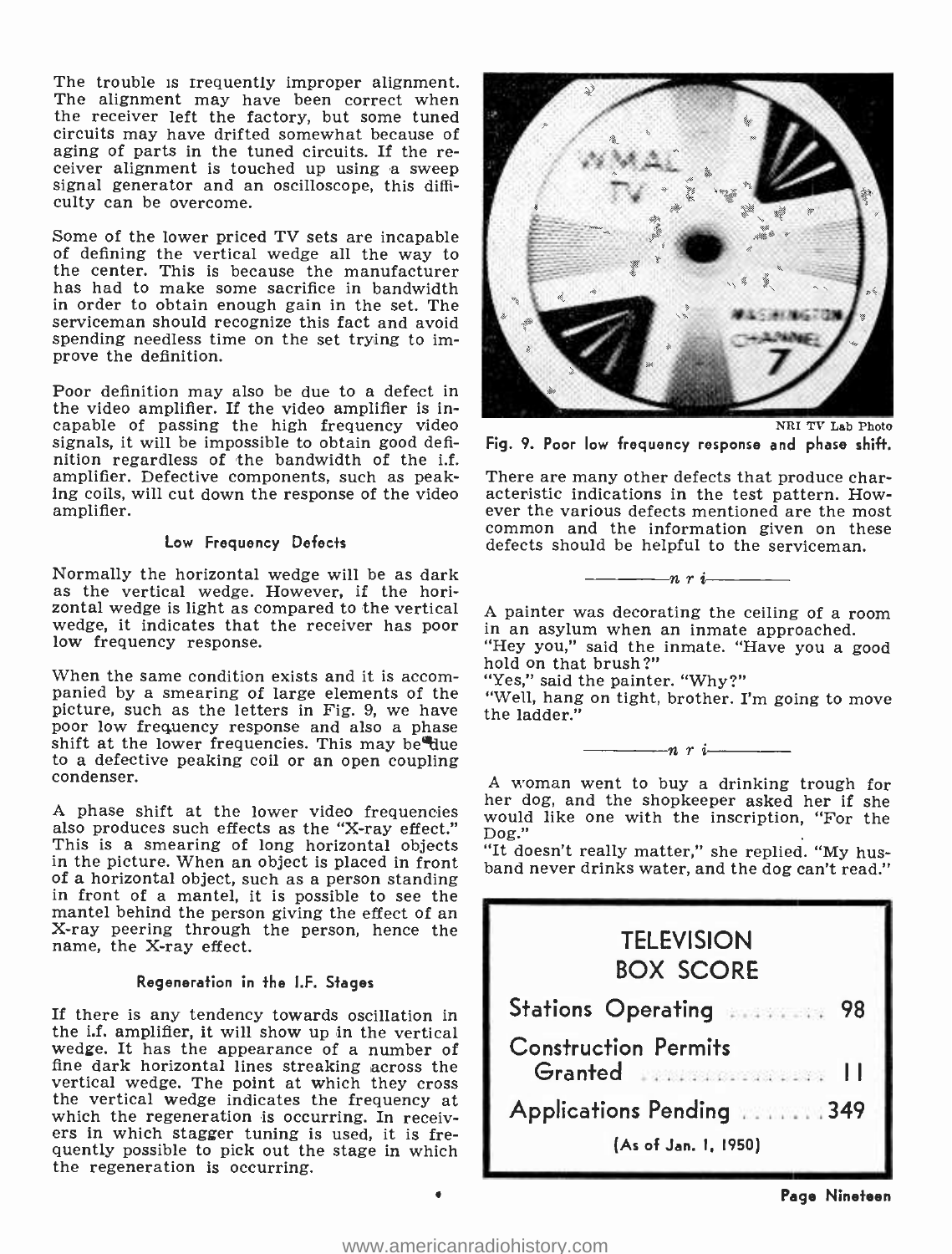How to Get Along With Others

### DR. JAMES F. BENDER, DIRECTOR

### The National Institute for Human Relations

Copyrighted-all rights reserved

A good companion usually tells good stories. He follows the ten commandments of a good story -teller and thus increases his popularity:

1. Make the story your own. If you put it into your own words, transpose a phrase here, add one there, it takes on your personality. Printed stories often need your drastic editing.

2. Don't be the first to laugh at your own jokes. All of us have had to smile grudgingly at the speaker who laughs too soon at his own stories.

3. Don't tell a story until you really like it. Unless you think it is funny, you will have a hard time to sell it to others.

4. Work for surprise. Laughter is release from nervous tension built up throughout the story. If you defer the point to the very last word, tension reaches the laughing point at the best time.

5. Master at least one dialect. You may become a specialist in Irish stories. If so, you will want to make them click with a brogue. Good story -tellers often become competent in many dialects, like Peter Donald of radio fame.

6. Make it conversational. Mere recital is wooden, but live conversation, direct and in a selection of language geared to the characters, is sure-fire. If the story involves more than one person, change your voice and position to identify the various characters.

7. Overlearn your stories. Know them so well that you won't muff them, for a mangled joke falls hard.

8. Don't tell too many. Always leave your circle with the wish to hear more. A good storyteller has to guard against the temptation of virtuosity. Two or three first-rate stories pay better dividends than six or seven that may bore your circle.

9. Tell one on yourself. One of the best ways to captivate an audience is to get them to laugh at you. This gives them a feeling of superiority. It's good psychology.

10. Change your stories now and then. Good stories travel so rapidly these days that they soon become hackneyed. An excellent story has a life -span about as long as a juke -box song. A good story -teller therefore changes his repertoire several times a year.

Finally, remember that a good story- teller never hurts the feelings of his companions. The best stories are wholesome.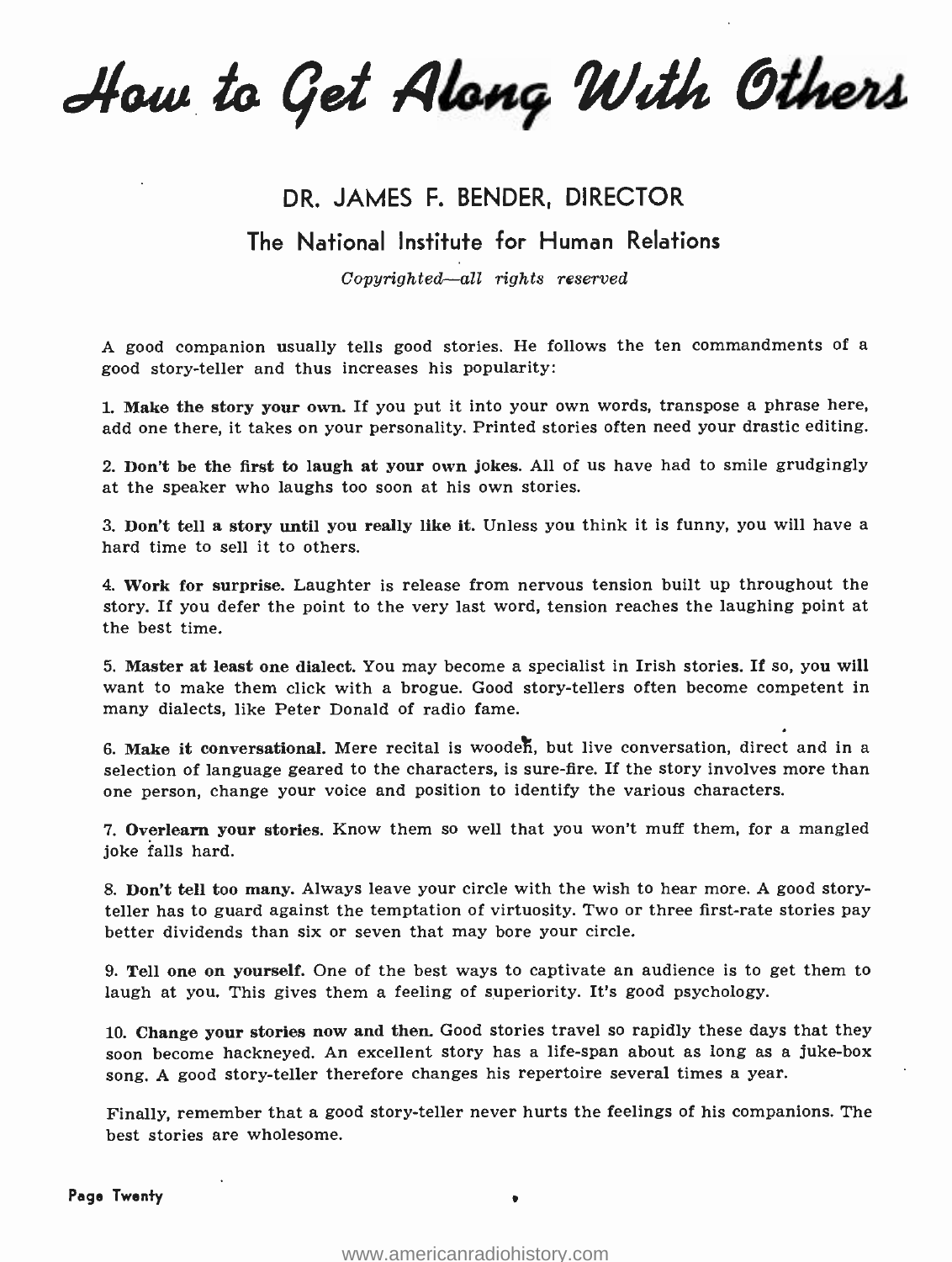## Installing Three -way Switches

## By LEO M. CONNER

#### NRI Consultant

THE control of a light from two positions is often <sup>I</sup>desirable. This is particularly true where the light is at the head of a stairway or in the center of a long hall. It is also desirable on occasions to which is always energized, to which<br>control the ceiling light in a room from two dif- – nect this additional lighting circuit.) control the ceiling light in a room from two different doors.

Where this type of control is used, three-way switches are required at the control points. A the switch or lamp and the path the wire will<br>three-way switch is basically a single pole-double thave to follow between the switches. Measure, or three -way switch is basically a single pole -double throw switch and if you keep this fact in mind while you are looking at diagrams you will have no trouble in visualizing the action.

Fig. 1 shows a simple circuit drawn in conven-  $2-3$  way switches<br>tional circuit diagram form. With the switches  $2$ —switch boxes<br>in the positions shown the lamp will be on The  $2$ —switch cover plates in the positions shown the lamp will be on. The circuit is from the source to the center connection  $1-$ Celling<br>of  $S$  through the switch arm to the contact  $1-$ fixture of  $S_1$ , through the switch arm to the contact, through wire B to the contact of  $S_2$ , through the switch arm to the center connection of  $S_2$ , from the center connection to the lamp, through the lamp and back through wire W to the source.

Now suppose  $S_2$  is thrown to the down position. Fig. 2 shows the circuit for this condition. The lamp will be off because there is no complete reach from the not increase there is  $\frac{1}{2}$  cable to  $\frac{1}{2}$  cable to  $\frac{1}{2}$  cable to  $\frac{1}{2}$  cable to  $\frac{1}{2}$  cable to  $\frac{1}{2}$  cable to  $\frac{1}{2}$  cable to  $\frac{1$ circuit but throwing  $S_1$  down or  $S_2$  up will com-<br>plete the circuit and the lamp will light.

There is no "no contact" position in a three-way switch-the switch is always closed but the circuit may be completed by throwing either switch because of the method of connection.

Now let us see how a practical control circuit would be installed.

The first step is to decide where the lamp and switches will be located. Then find out where the

closest "hot" line is located. You may use a "hot" line near one switch or a line near the lamp, it makes no difference. (A "hot line" is a circuit which is always energized, to which you can con-

Now investigate and determine the path the wire will need to follow between the "hot" line and the switch or lamp and the path the wire will estimate, these distances and the distance between the lamp and the closest switch.

The material necessary is: 1-ceiling or wall outlet box  $(4")$ 6-BX connectors

Enough type 14-3 armored cable is needed to reach between the two switch boxes. (This is three number 14 wires in a single armored cable.)

Enough type 14-2 armored cable is needed to reach from the "hot" line to either one switch box reach from the lamp box to the nearest switch box.

Let us assume, for example, that a lamp is desired at the head of a stairway. First locate the exact position of the lamp and hold the center of the 4" box over this point. Now carefully mark around the box with a pencil allowing about  $\frac{1}{2}$ " margin all around. If the ceiling is made of lath sharp chisel. Do not try to remove large chunks but carefully cut along the mark all the way

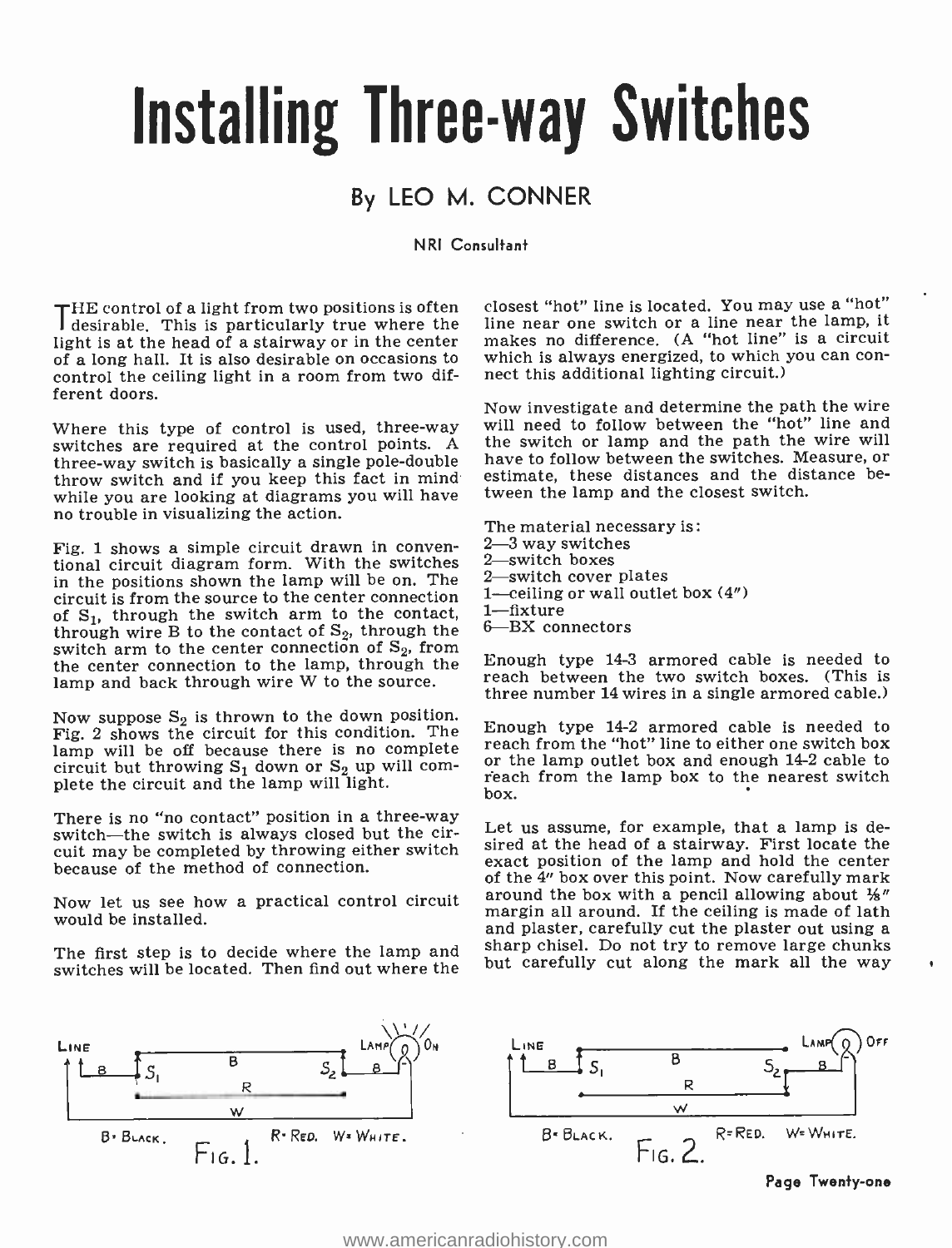around the box outline. Keep going around this use; wood lath and plaster, rock lath and plaster,<br>line until you haye cut down to the lath. Then a - metal lath and plaster, gypsum board, plywood few light taps with a hammer in the center of the hole will loosen the plaster so that it can be pulled down.

Next cut through the lath following the hole outline. Wood lath, gypsum lath and the so-called "wall board" may be cut with a "keyhole" saw. Metal lath can be cut with a pair of heavy diagonal cutter pliers or tin snips.

If there is a floor above the opening it will be necessary to open up a space, directly over the



opening, about 5" wide and as long as the spacing between the joists.

A board is then cut so that it is a snug fit between the joists. This board can be any width from three inches on up to the width of the opening in the floor. Next lay the width of the open-<br>ing in the floor. Next lay the board over the the exposed lath and re-mark the hole if the opening in the ceiling so that the center of the board is over the center of the hole. Place the box in the hole and then carefully mark through two of the holes in the bottom of the box. Re-<br>move the box and board and fasten the box to the board using wood screws and positioning the box according to the marks on the board. Next two "cleats" should be nailed to the board on the side opposite the box' so that the board can be nailed to the joists. Fig. 3 shows how the assembly should be placed. Before permanently fastening the board in place, remove two of the "knockouts" in the box. There are holes punched in the sides of the box so that only a small section of metal holds the "knockout" in place. A sharp blow on the side opposite the solid section will "start" the plug and it may then be removed by twisting with a pair of pliers.

Now remove the locknuts from two of the BX around and possible. connectors and insert the connectors in the openings of the box. Run the locknuts up and then pull them tight after making certain that the screws which grip the cable can be reached after the box is in place.

The switch box opening should be cut next. The type of wall surface will detemine how this If the wall has any other type of lath, the box<br>cannot be fastened with screws. A patented sheetshould be done.

There are six types of wall covering in common

Page Twenty-two

metal lath and plaster, gypsum board, plywood and knotty pine. It is very important that you know the type of wall so that the boxes can be securely fastened in place.

The wall surface is supported by "studding" which, in most cases, is made up of  $2 \times 4$ 's spaced <sup>16</sup>inches on center. This means that the centers of the  $2 \times 4$ 's are 16 inches apart and that there is slightly more than 14 inches of space between the studs. Keep this fact in mind when you choose the location of the switch boxes. Quite often it is possible to locate a stud by examining the baseboard because the baseboard is nailed to the studs and if you can see the nail heads in the baseboard you can assume that they are driven into studs.

Allow about two inches between the edge of the stud and the side of the box nearest the stud and mark the outline of the box. About an eighth of an inch should be allowed for a margin.

After marking, cut through the plaster, if used, for about one inch along each side mark at the center of the space and then carefully remove the plaster from this section. This will show the type of lath used. If it is any type other than wood, finish cutting out the opening and cut the lath out to the same size. If it is wood lath, then expose the complete lath nearest the center of the hole you have marked. Then place the box the exposed lath and re -mark the hole if the location has changed. Cut out the plaster and lath to the new marks.

Now carefully examine the switch box and you will notice metal "ears" fastened at each end with machine screws. There are slots in these ears that make it possible to adjust the position with the wall surface. Set the "ears" in the position shown in Fig. 4. Now place the box in the opening and mark around the ears. Cut out the plaster back to the lath so that the ears can be fastened to the lath with wood screws later on.

Adjust the position of the ears until the front of the box is flush with the wall surface when the ear is pressed back against the lath. If it is not possible to do this, then turn the clamps around and position them so that the box is re-

Each end of the switch box should have knockouts in it and the next thing is to knock out both end knockouts in one of the boxes and one end knockout in the other box.

If the wall has any other type of lath, the box metal fastener, known as an Austin "Holdit" is available for holding the box in position. Fig. 5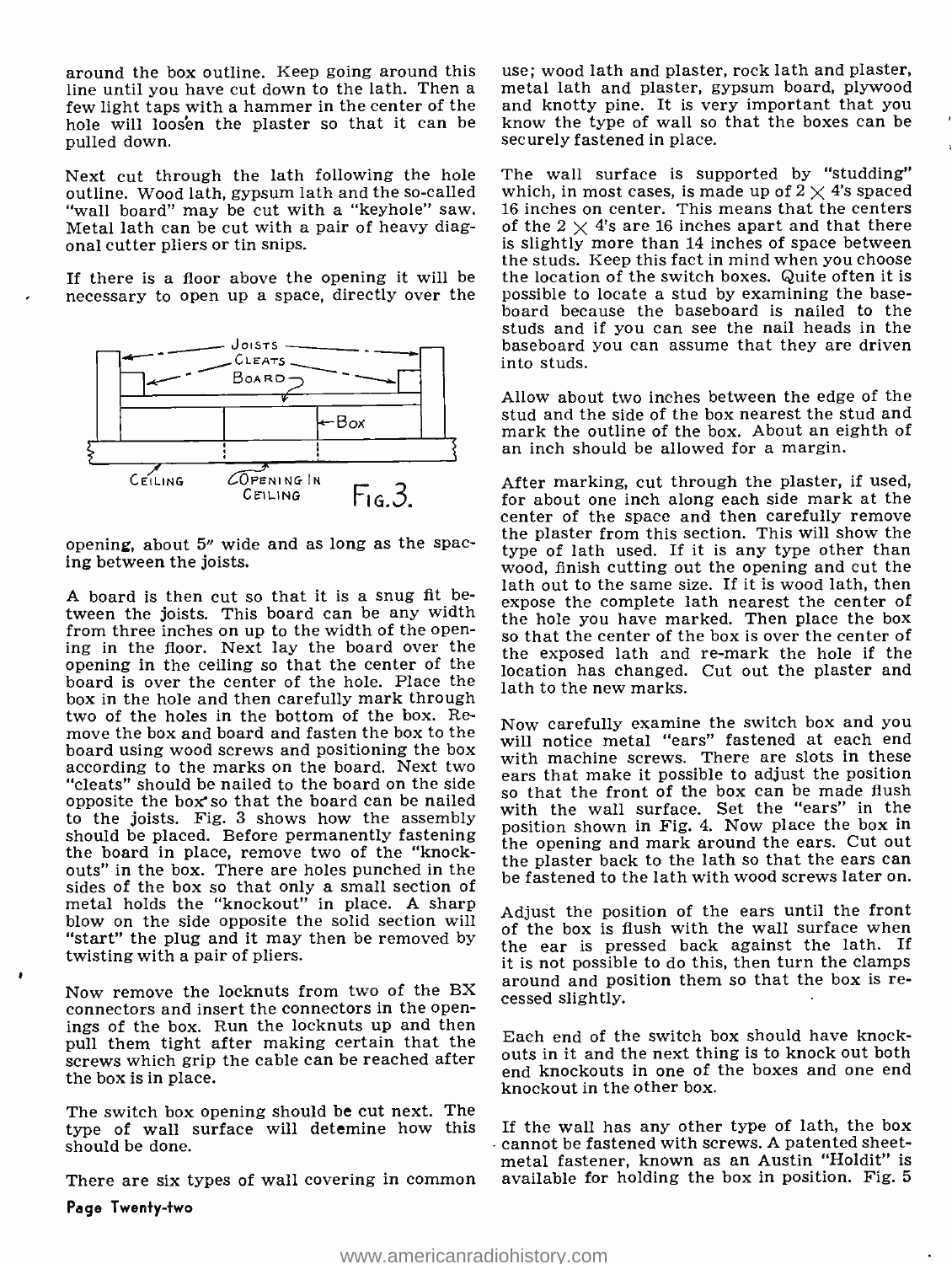shows the outline of this type of fastener. Its use will be described later.

Assuming that you have the ceiling box in place and the openings for the wall boxes cut, you are now ready to run the cable.

metal covering so that the cable is fairly flexible. There are a series of spiral ridges, or convolutions, for the length of the cable. In order to strip the metal covering from the wire you use a "hack saw" to cut through a convolution about 8 inches from the end of the wire. Then break the armor and slip it off. The same method is used for either the two or three wire cable. When the armor is removed, the wires will be exposed although they will be wrapped in paper. There may be a small tinned bare wire outside the paper. If so, bend the the bare wire back over the armor and cut off all but about one inch.

When using armored cable, insulated bushings are required to prevent shorts or grounds to the cable. These are known as fiber bushings, "red heads," or red bushings. The bushing is split so that it can be slipped around the wire. It should that it can be slipped around the wire. It should<br>be forced between the armor and the wire and pushed up so that the shoulder on the bushing is tight against the end of the armor.

After preparing the ends of the two wire cable, feed it down the wall to the switch opening. It probably will be necessary to drill or bore a hole in the "top plate" in order to get the wire down inside the wall. The opening in the wall is large enough to insert your hand and grasp the wire in order to pull it through the opening. Pull enough wire through so that about two inches of the This box is now ready to fasten into the wall.<br>armor is outside the hole. Run the two-wire If the wall has wood lath use  $\frac{1}{2}$  wood screws armor is outside the hole. Run the two-wire cable to the ceiling box and cut the cable allowing for an 8 inch "tail" at the box. Remove 8 inches of armor as described above, insert a bushing and should be started into the hole alongside the box.<br>then start the end of the wire into one of the con-<br>Then hold the bottom "ear" with a pair of long nectors. Push the wire in until the end of the bushing is against the inside edge of the connector and the cable end is under the screw.<br>Then tighten the screw on the connector.

it around the white wire in the box for identification later.

The three-wire cable should now be run between the two switch boxes. In some cases it may be If the wall surface is plywood or "knotty"<br>necessary to remove a baseboard and drill the box is held in place with wood screws. necessary to remove a baseboard and drill through studs in order to get between the proper set of studs. In other cases it might be easier to One switch box should now have a single three-<br>go into the attic and then drop down between wire cable in it, the other switch box should have go into the attic and then drop down between wire cable in it, the other switch box should have<br>the proper studs or it might be easier to drop one three-wire cable and one two-wire cable and the proper studs or it might be easier to drop down into the basement or under the house. This will need to be decided by the conditions at the place where the work is being done.

Leave 8 inch "tails" on the ends of the three-wire

cable and insert the bushings. Where support is needed, the cable should be held in place by BX staples or approved clamps. Do not use nails.

Amored cable or "BX" has a spirally wound Remove the locknuts from the connectors and<br>then start the tails of the wire in the knockout Next put connectors on each end of the cable. Make certain that the cable is pushed well up into the connector before tightening the screw. then start the tails of the wire in the knockout. Push the box into the opening and, if you work carefully, you will be able to work the box into position. Grasp the wire in the lower hole and pull it out until the threads on the connector are inside the box and then start the locknut. Pull it up tight. The upper wire should be pulled into



position and the locknut put on the connector and pulled tight.

Now take a short piece of friction tape and wrap on the "Holdit" pulled as far forward as possible. This box is now ready to fasten into the wall. and if it is rock lath, or metal lath use two metal "Holdits." See Fig. 5. One end of the "Holdit" should be started into the hole alongside the box. nose pliers. Push the "Holdit" up and back and when the bottom end is inside the hole, start pulling down and forward. In this manner the top "ear" will be brought out through the opening. The box should be held back firmly and the ears The ears should then be bent around the edge of the box and back into the box. Do this on both sides. Fig. 6 shows how the box is held in place.

If the wall surface is plywood or "knotty" pine,

One switch box should now have a single threethe box for the fixture should have one two-wire cable in it at this time.

Start at the box with the two cables and remove the paper covering from the wires. This will ex-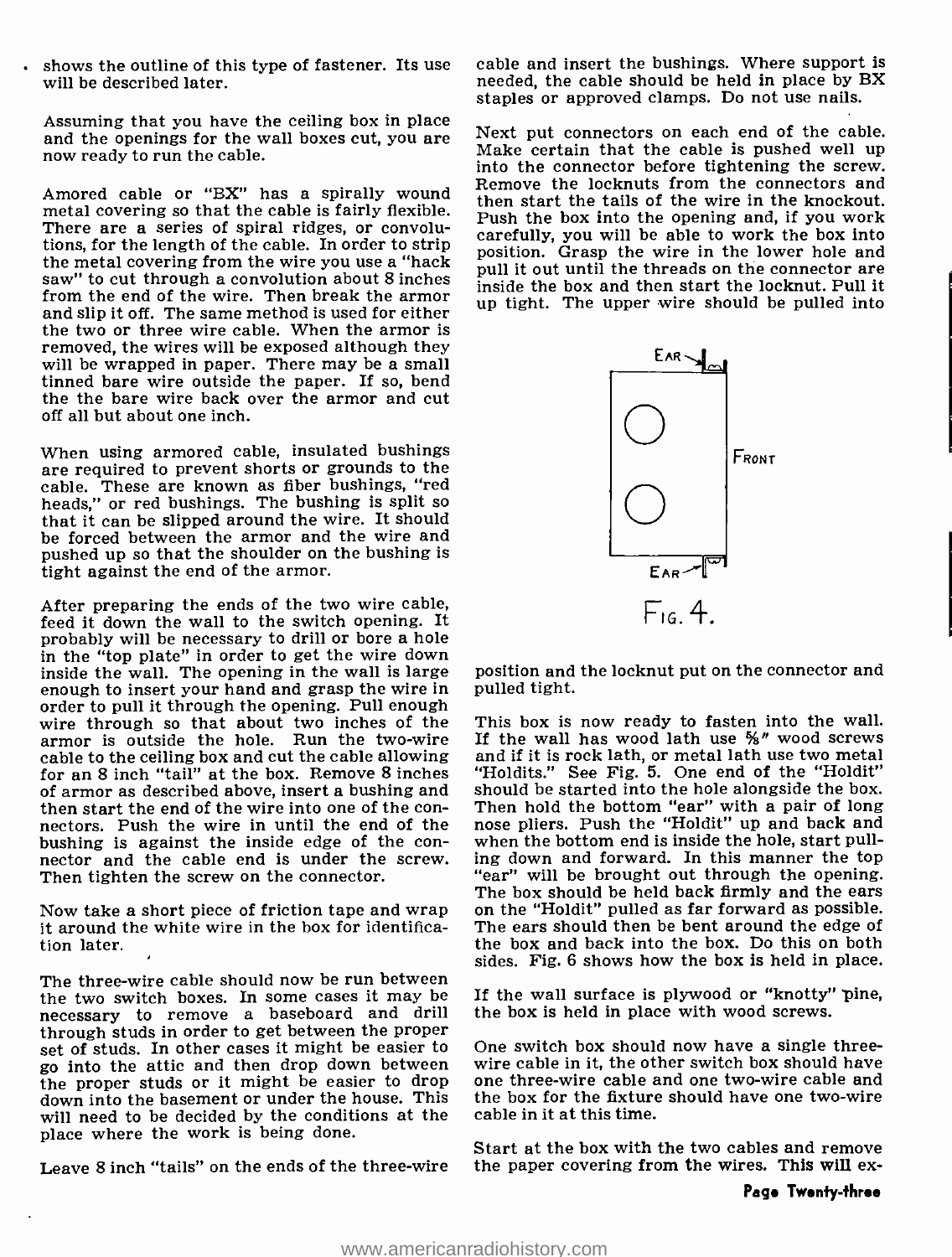pose red, white and black wires in the three-<br>wire cable and black and white wires in the two-<br>wire cable.

Remove about 4 inches of insulation from each<br>of the two white wires. Twist these wires tightly of the two white wires. Twist these wires tightly together, using a "running splice," for about two inches and cut off the surplus. Now bend the twisted wire back on itself so as to get the sharp



USED FOR EACH WALL OUTLET. METAL EARS ARE BENT OVER EDGE OF OUTLET 80Xj 50 THE BOX WILL NOT PULL OUT OF THE WALL. FIG. 5.

splice and then tape it carefully using rubber tape and then cover the rubber tape with friction it will be "hot" at all times. After taping push these two wires well back into the box.

Now locate the common screw terminal on one in this box. Locate the white wire with tape on it of the same of the same of the same of insulation from the black wire that is in the *two-wire* cable and connect this wire under the two connection screw. Cut off the excess<br>wire. This leaves one red wire and one black wire that are not connected. Connect the red wire under one of the remaining screws on the switch - This leaves one white wire and one black wire.<br>-it makes no difference which one -and then<br>connect the black wire under the other screw. Now examine your fixture. If it has connect the black wire under the other screw.

Use the two 6-32 machine screws that come with the switch to fasten the switch in the box and wire should be connected to the outer shell of the<br>then put the cover plate on the switch. This lead is then spliced to then put the cover plate on the switch.

The switch box with the single three-wire cable should be connected next. The white wire should be connected to the common screw, the red wire to one of the remaining screws and the black wire to the third screw. Fasten the switch into the box and put the cover in place.

Now you are ready to run a "hot" line to the Page Twenty -four



light outlet. This may be picked up at the most convenient point. It would be best to cut off the current at the point where it enters the house before working on this part of the job.

ends away from the end of the wire. Solder the Install the new wire and tighten the clamp on After you have decided where you are going to pick up the "hot" line, prepare the end of a twowire cable the same as for the previous work. Let the fixture down at the outlet which you are going to use as a source of power for your new circuit and remove a knockout from the box. the armor. Now run the cable to the new fixture box and, after removing the armor, insert the wire into the remaining knockout in this box.

> There should now be two black wires, one white wire with tape on it, and one plain white wire in this box. Locate the white wire with tape on it cable with this wire should be pushed back against the ceiling to get it out of the way. Pull the black wire from the "hot" line down and splice it to the taped white wire. Solder and tape the splice and push the wire back up in the box. This leaves one white wire and one black wire.

one of the leads will be "identified"--that is, it will be white, or a white wire with a tracer. This wire should be connected to the outer shell of the the white wire (going to "hot line"), soldered, taped and pushed up in the box. The remaining wire from the fixture should then be spliced, soldered and taped to the black wire. The fixture should then be attached to the ceiling outlet box using the material supplied with it. If your fixture has screw connections, the white wire should go under the white screw and the black wire under the brass screw.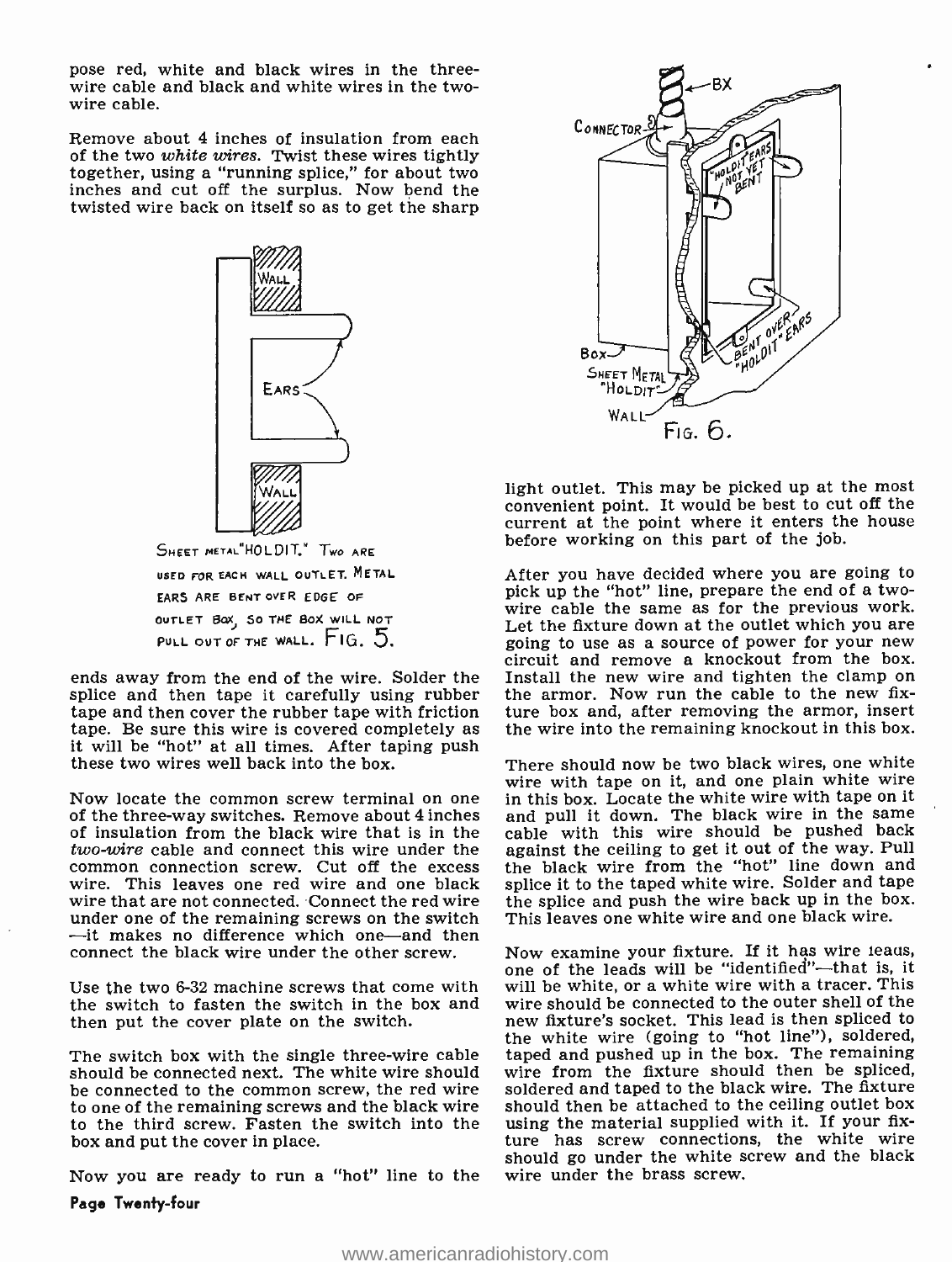

You are now ready to tap into the line. Be sure the power is off before you start. Locate the white wires in the box from which you intend to get power and splice the new white wire in with these wires. You will likely find one white wire connected in with a group of black wires. This is OK and the white wire is the switch "loop." Connect the new black wire in with these wires, tape the leads and put the fixture back in place. The job is now finished. The method described is in accordance with the National Electrical Wiring Code.

There are a number of methods that may be used to cover different situations. A wiring diagram of the circuit described in the preceding paragraphs The men in industries and professions, the women<br>is shown in Fig 7A. The switches are in an "on"  $\frac{1}{2}$  in homes and in the business world, the boys and is shown in Fig 7A. The switches are in an "on"  $\frac{1}{10}$  homes and in the business world, the boys and position. Figs. 7B and 7C show alternate methods girls in schools and colleges make up the Ameriposition. Figs. 7B and 7C show alternate methods of feeding power to the circuit. Use the one method best suited to your purpose.<br>  $\frac{1}{2}$   $\frac{n \cdot \frac{1}{n}}{n \cdot \frac{1}{n}}$ 

"For want of self-restraint, many men engage all their lives in fighting difficulties of their own making; while others--who may be much less gifted—make their way and achieve success by simple patience, industry and self-control."

 $-$ Samuel Smiles.<br> $-n \r i$ 

A wise man's prayer: May I never be caught talking when I should be listening.

 $-n$  r  $i-$ The sermons you hear always seem to fit some-<br>one else to a T.



## America's Way

Every March the American Red Cross goes to the people of this country for support of its program. This program entails responsibilities detional and international scope that continue both in war and peace.

The response of the people is voluntary. It is for each individual to decide how much he can give of his time and his money to assist in carrying out these responsibilities. No one says what the individual must do.

Yet the people—in the little towns, in the rural districts, in the big cities—accept the challenge year after year and voluntarily make the Red Cross responsibilities their business. They take pride in shouldering their neighbors' burdens when the sudden hurricane, the forest fire, the flash flood sweep away homes and possessions. No one tells them they *must* help. They respond to the needs of their fellows in the pioneer spirit of helpfulness that is their heritage.

The response of Americans, not only at fund raising time but throughout the year, to every part of the Red Cross program-blood, safety, service to veterans and the armed forces and their families, nursing, disaster, international activities, and other services-is never failing.

The men in industries and professions, the women can Red Cross and work THROUGH it, give THROUGH it, with no sense of compulsion.

This is America's way.

$$
\overline{\phantom{1}}
$$

## New Layout for Back Page Of NR News

No, we didn't get mixed up and set part of the last page of NR News upside down, NRI has a new, automatic addressing machine which will greatly speed the mailing of your copy. However, the magazine must be inserted into the machine in a certain way for automatic addressing.

#### Page Twenty -five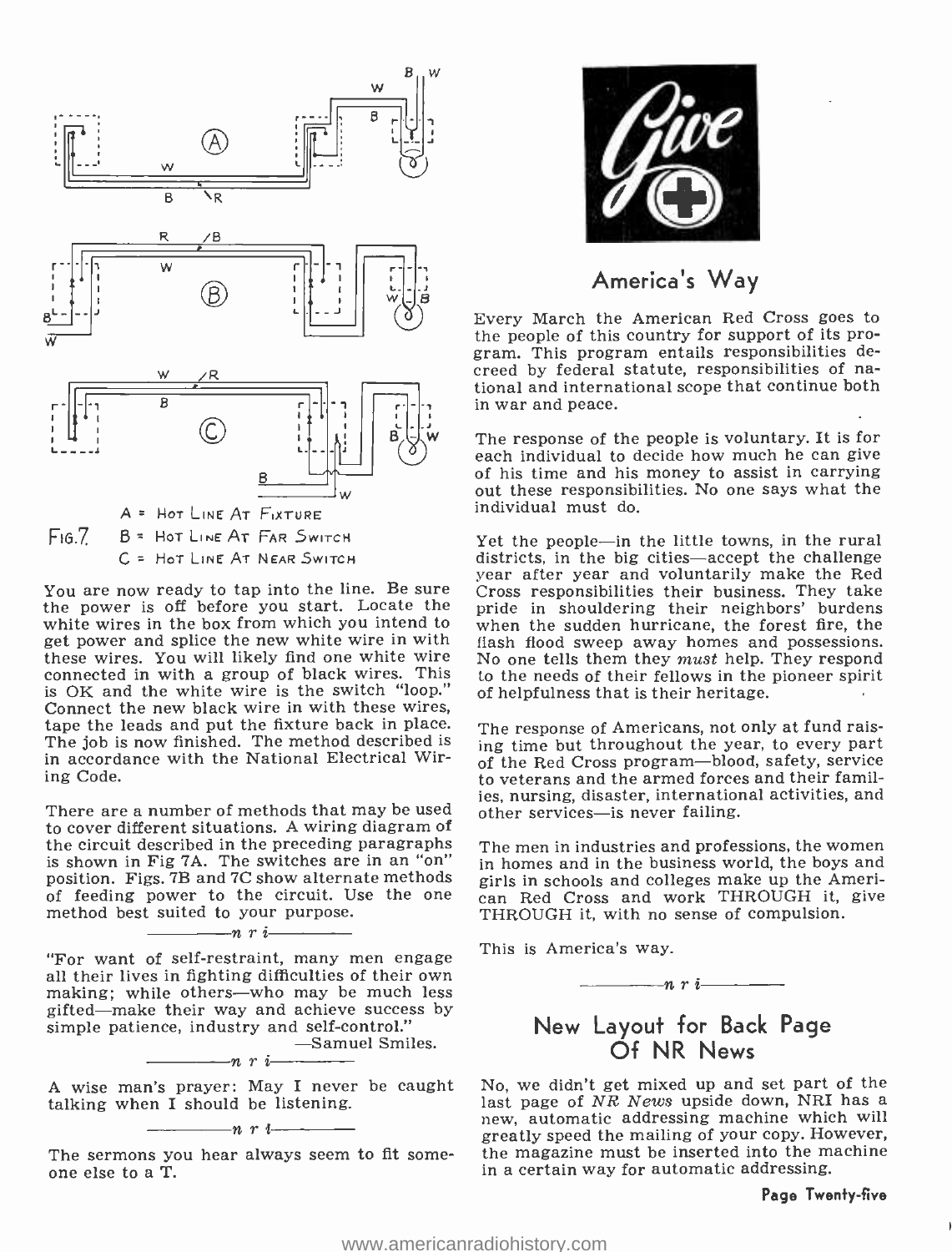## General Electric Reports on Electronics

The following is a year-end statement by Dr. W. R. G. Baker, a Vice President of the General Electric Company and General Manager of its Electronics Department with headquarters at Electronics Park, Syracuse, N. Y. It reviews the general electronics market ahead for 1950, and some<br>G.E. accomplishments of 1949 in this field.

The electronics industry, spurred on by the tremendous sales potential ahead for television and bears repeating, that the public can buy<br>encouraged by a substantial market for radio day sets without fear of obsolescence. encouraged by a substantial market for radio and radio -phonographs, will set new sales records in 1950. Although television and radio set the pace, fertile markets are being developed elsewhere for other electronic devices in industry and the public services.

#### TV Receivers

The public will spend over \$800,000,000 for TV high frequency) stations were on the air com-<br>receivers in 1950, plus \$60,000,000 for installations. mercially at the end of 1949. Eleven more VHF receivers in 1950, plus \$60,000,000 for installations. mercially at the end of 1949. Eleven more VHF<br>To support this demand, the industry is setting stations with construction permits will begin opits production sights for  $3,500,000$  receivers -a 30 per cent increase over 1949. Roughly half of these receivers will be table models. The trend will be toward production of more sets with larger picture tubes (12 and 16 inch).

At the end of 1950, television programs will be the end of 1951 I believ available to 65 per cent of the American people. total of 300 TV stations. available to 65 per cent of the American people.<br>Expansion of network facilities, new program-<br>ing techniques, and the entrance of more advertising dollars in this field will bring over-all im-

General Electric, concentrating its television development and manufacture at Electronics Park in Syracuse, N. Y., expects eighty per cent of its receiver business will come from TV set sales in 1950. Models will be priced, styled and engi-  $\,$  WHAS-TV in Louisville, Ky. Among TV studio neered with features that will keep pace with developments, G.E. added an electronic viewfindconsumer requirements.

#### Color and UHF

Much has been said and written about color and the use of ultra -high frequencies in television. When these feature applications are commercial-General Electric will be ready to supply receivers the last quarter of 1949 surprised many people incorporating these features, UHF adapters in the industry. In general, production orders on where necessary for conversion of present sets, the factory for combinations had been drastically and equipment for the broadcas

Page Twenty-six

develop much faster. It has been said before, but bears repeating, that the public can buy present-

#### TV Stations

sometime in the coming year, but anything more<br>Television dominates the electronics business. would be guesswork. Ninety-eight VHF (very-<br>The public will spend over \$800,000,000 for TV high frequency) stations were on the It is difficult to estimate the number of new TV stations that will go on the air in 1950 because of the current FCC freeze on new construction permits. The industry expects the freeze to end would be guesswork. Ninety-eight VHF (veryerations in 1950. It is unlikely that any UHF (ultra -high frequency) stations will be on the air commercially in the coming year. One year after the freeze is lifted we estimate 53 additional VHF stations will begin operations, plus an unknown quantity of UHF transmitters. Looking ahead to the end of  $1951$  I believe the nation will have a

provement in TV entertainment and education. The manufacture. During 1949 the company supplied<br>transmitters and allied apparatus to stations in General Electric at Syracuse is engaged in all phases of TV station equipment development and manufacture. During 1949 the company supplied many metropolitan centers, including the first Italian station at Turin, and the first South American station at Rio de Janeiro. It built the world's highest-gain TV antenna for Station WHAS-TV in Louisville, Ky. Among TV studio er to its camera to accommodate lower lighting<br>levels and increased sensitivity in the camera's image orthicon tube.

#### AM and FM Stations

The strength of consumer demand for small radios and radio-phonograph combinations during This added up in the last quarter to comparative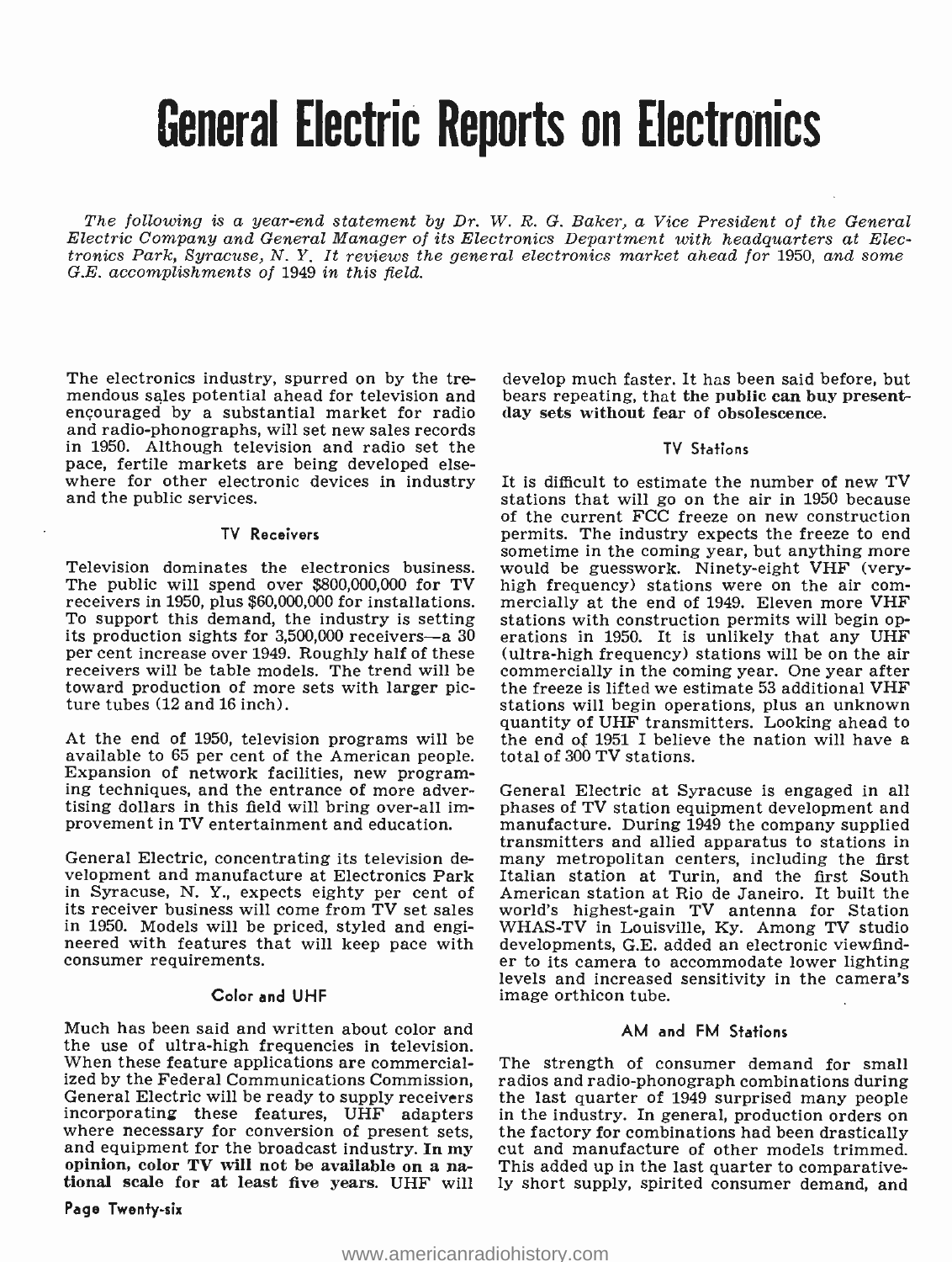with stocks in manufacturers' inventory and dealers' stores at the lowest level since the war ended.

Forecasts indicate a market in 1950 for over 9,- 000,000 radio receivers of all types, with a retail value in excess of \$350,000,000. There are countless communities which cannot expect television next year or in five years--perhaps never in the foreseeable future—with whom radio must re-<br>main the major and exclusive service. Here, too, the phonograph is a necessity for many hours of<br>leisure. The consumer desire for this type of entertainment will be further stimulated by phono-<br>graphs now available for playing all types of records, and by continued improvement in the quality of reproduction.

#### **Tubes**

The 1950 market for radio and television re-<br>ceiving tubes of all types is estimated at construe channel space so necessary to fill the<br>ceiving outlined by FCC \$175,000,000 at the manufacturers' level. The industry will make roughly 190,000,000 tubes for these applications. This includes about 4,000,000 picture tubes for initial equipment, replacement business and inventory and 186,000,000 other types. The market for transmitting and asso- ciated tubes is estimated at \$25,000,000, and at ciated tubes is estimated at \$25,000,000, and at licenses have been granted by FCC since the  $$10,000,000$  for industrial tubes at manufacturers' war for radar on all types of vessels from oceanlevel.

General Electric continued active development in all phases of this field during 1949, and laid plans for expansion of facilities, especially for picture tubes, in 1950. A new picture tube plant at Electronics Park, to be completed and in full 1945. During 1949 the company initiated a new<br>production in the first quarter, will give the concept for this industry. Called the Bi-focal production in the first quarter, will give the company the most modern tube engineering and Electronic Navigator, this development permits manufacturing facilities in the world. Over the skipper to study both near and far objects manufacturing facilities in the world. Over the skipper to study both near and far objects 152,000 square feet of production space will be simultaneously. This is done with two cathode-152,000 square feet of production space will be simultaneously. This is done with two cathode-<br>devoted to this important TV set component. ray scopes, one held at a constant range of two devoted to this important TV set component.<br>This will be in addition to the company's manu-<br>facturing facilities for television picture tubes at Buffalo, N. Y., for receiving tubes at Owensboro, Ky., Tell City and Huntingburg, Ind., and transmitting and industrial tubes at Schenectady, N. Y.

The first G.E. metal-cone picture tubes were introduced in 1949 and requirements are being met for  $8\frac{1}{2}$ , 12 and 16-inch sizes. Use of the aluminized screen continued and has been supple- mented by a dark faceplate.

Germanium diodes, used in many TV receivers, have evolved from a highly specialized device into a standard component, being manufactured by General Electric with high-speed manufacturing techniques. A new UHF (ultra high frequency) germanium diode also was introduced during 1949.

Another new G.E. tube, called the gated-beam receiving tube, opens up an entirely new field of design possibilities, helping to reduce cost.

#### Two -Way Radio

In other fields of electronic activity, two-way land-mobile radio communications has grown into a sizable business. The market in 1950 is estimated at \$25,000,000. Police departments will spend \$5,500,000 for this equipment; public and REA utilities \$6,700,000; taxicab companies \$2,- 250,000, and forest conservation agencies \$1,- 025,000. The petroleum and heavy construction industries, highway maintenance and fire departments, lumber organizations and others will round out the additional orders for the year.

General Electric is a pioneer in this field with experience going back to the early thirties. To meet expanded needs in the industry, General Electric in 1949 developed and shipped new 25 -50 megacycle equipment. This was the first so-called "narrow band" equipment and was designed to requirements of the industry as outlined by FCC.

Radar

Primary use for commercial radar during 1949 continued to be in the marine field. About 1000 licenses have been granted by FCC since the going liners to inland craft. At the present rate of growth, 340 vessels will obtain licenses to operate radar in 1950.

General Electric also pioneered this field, having developed the first commercial marine radar in 1945. During 1949 the company initiated a new Electronic Navigator, this development permits miles, and the other variable from  $\frac{1}{2}$  to 40 miles.

The company started production in 1949 of 27 airport surveillance radar systems for the Civil Aeronautics Administration. First installation is expected in the second half of 1950 and several more will be made before the end of the year. These devices, when installed at airports, will give traffic controllers a complete picture of all airplanes within 30 miles, regardless of weather conditions. The equipment incorporates moving target indication which allows the operator to . eliminate all objectional radar reflections due to stationary targets or severe rainstorms. A remoting system is also used which allows the radar set to be located as far as two miles from the control tower.

#### Government Business

The government market for electronics equipment in 1950 is estimated at \$300,000,000. General Electric is active in this field, with most of the equipment supplied of a classified nature.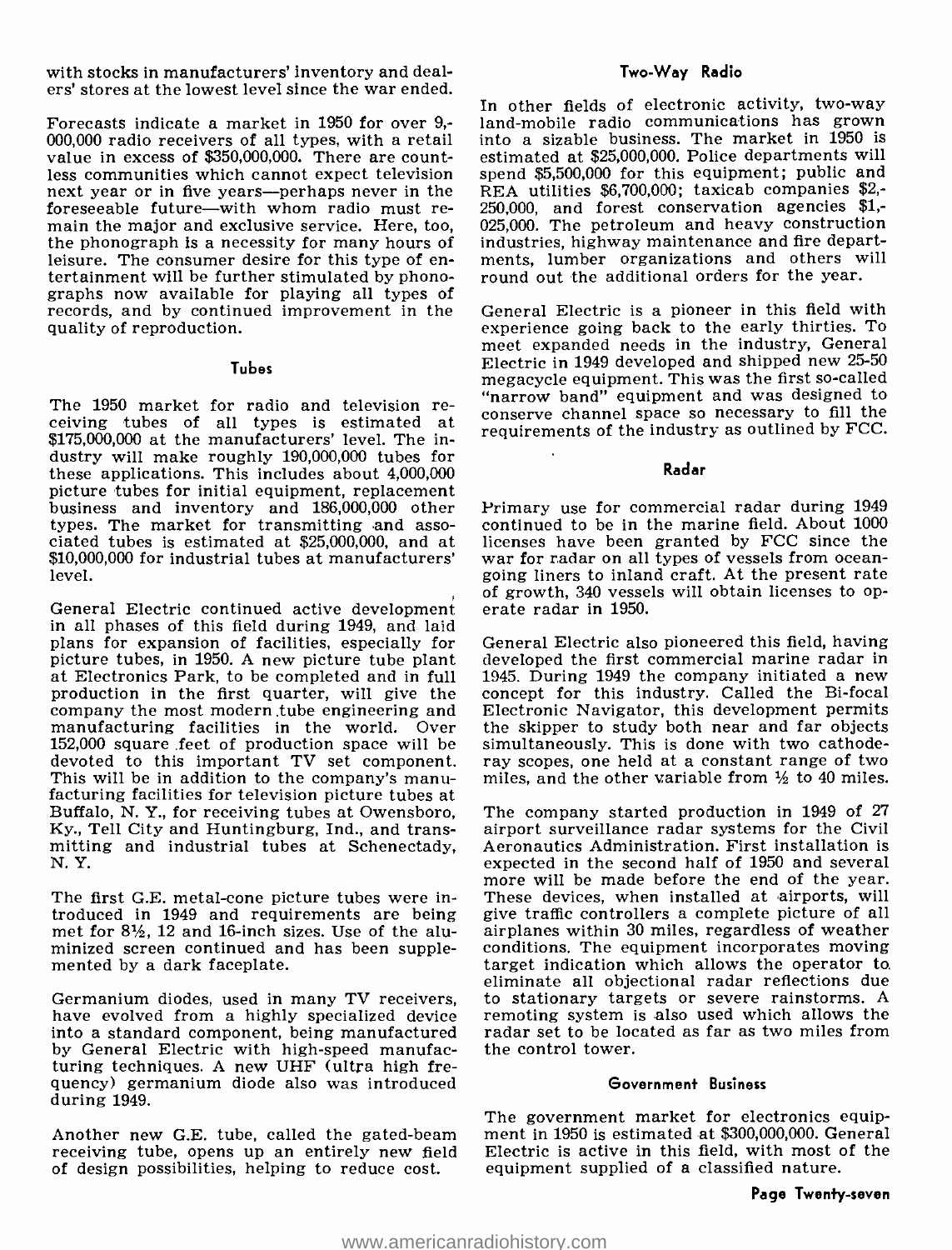



## HARVEY W, MORRIS, 1950 PRESIDENT, NRI ALUMNI ASSOCIATION

Mr. Morris has been a member of the NRI Alumni Association for many years. He has served several terms as Chairman in Phila-Camden Chapter. He also has been a National Vice President for several years. Mr. Morris is a Television serviceman for a large distributor in Philadelphia.

Page Twenty-eight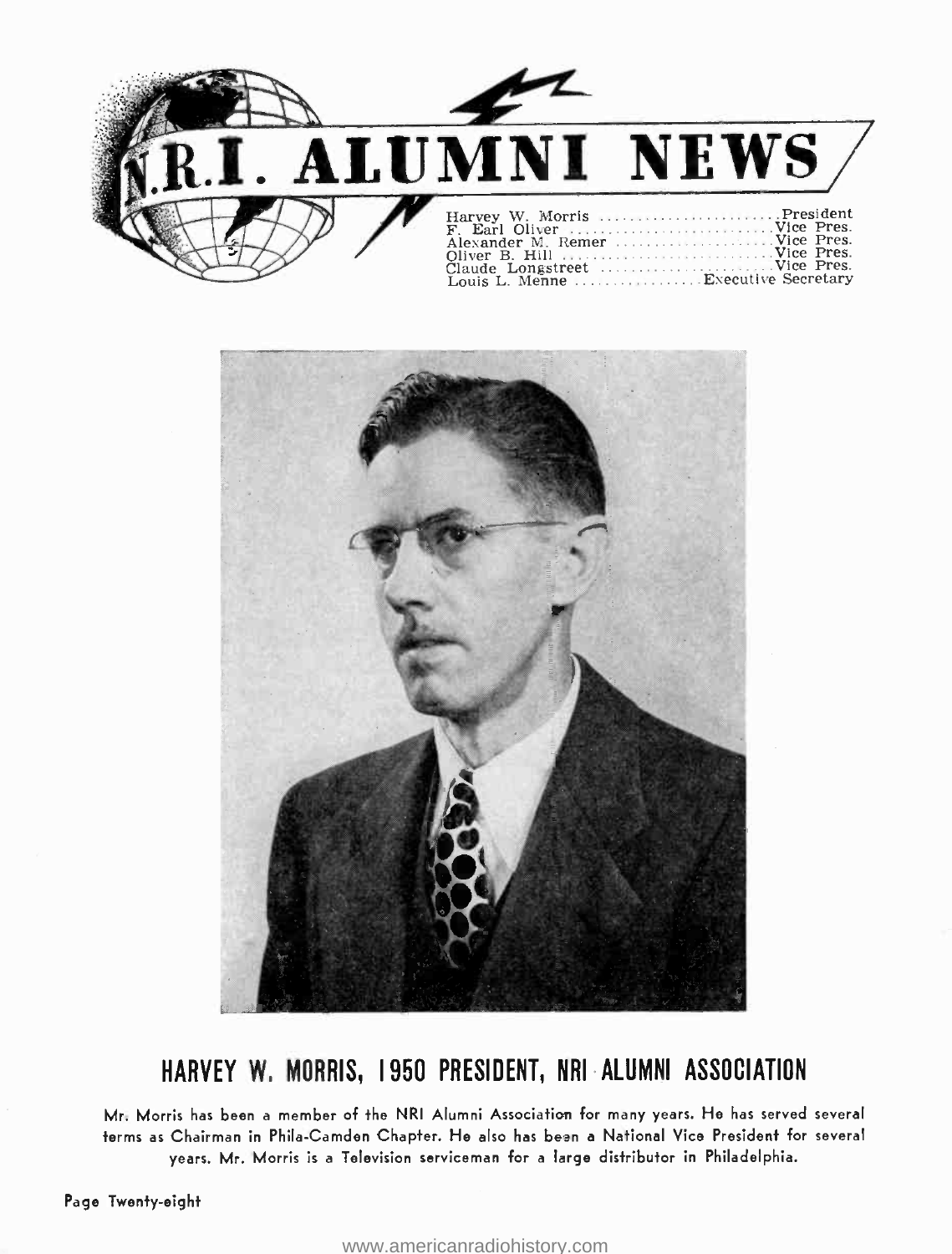## Chapter Chatter

Here we are, making the rounds of our local NRI Alumni Chapters for the first time during the year of 1950. Although we are unable to give full reports of all of our local chapter activities, we are giving you some of the outstanding news. Activities so far this year have been very beneficial to local chapter members. We want to remind all NRI students and graduates who live in the vicinity of our local chapters that they are wel-<br>come to visit meetings, and to become associated<br>are going to make considerable progress during with these local chapters. For further information, you should contact the secretary of the chapter which you wish to attend. Getting on with the report:

## Detroit Chapter

We are proud to list our officers, elected recently, who will serve us during the year of 1950. They are: Chairman, Clarence McMasters; Assistant members can discuss Radio and Television prob-<br>Chairman, Elwood Baumgarth; Secretary, Harry lems, and where beginners may ask our more ex-Chairman, Elwood Baumgarth; Secretary, Harry R. Stephens; Treasurer, F. Earl Oliver; and Librarian, Floyd Buehler. Our Financial Committee for the coming year consists of Steve Novosel,<br>and Alex Nikora. We were also very pleased that our NRI Alumni Association has again chosen F. new test bench, and we hope soon to be able to Earl Oliver to serve as a National Vice President. purchase a complete line of test instruments for<br>He has been one of our most faithful and helpful our chapter. With the addition of laboratory He has been one of our most faithful and helpful members for many years.

We are planning a social get together soon in the home of our newly elected President, Clarence McMasters, who lives in Amherstburg, Ontario, Canada. This should be a real treat for all of us.

Our "Service Forum" is a great success. Past-Chairman Bob Mains officiates at the blackboard, and F. Earl Oliver handles the test equipment. All members participate in the diagnosis of trouble.

We feel that the "Service Forum" is best adapted to the interests of our varied membership of students, graduates, part time and full time Radio and Television servicemen. A series of Television lectures are also in progress.

We are planning talks in the future on new types of test equipment and new types of merchandise.

5910 Grayton, Detroit 24, Mich.

## Baltimore Chapter

Our new officers for the year of 1950 are: Chairman, Elmer Shue; Vice Chairman, J. C. Newton; Secretary, Thomas Kelly; Treasurer, F. J. our capable member, Ralph H. Baer. Plans are Orban; Librarian, H. C. Voelkel; and Sergeant at



Arms, Thomas Clark. We feel that under the leadership of this very capable group of men we the coming year.

We have already changed our schedule of meeting nights so that we meet on each Tuesday night, with the exception of the first Tuesday in the month. We use the second and fourth Tuesdays of the month for our regular business meetings. The third (and the fifth, if there is one) Tuesday is used for a general get-together where members can discuss Radio and Television probperienced members about their Radio and Television problems.

We have nearly completed construction of our purchase a complete line of test instruments for work, and perhaps refreshments occasionally, we expect to attract a larger membership. We also plan to purchase an FM-AM dynamic demonstrator.

We have enjoyed some excellent talks on Television by our able lecturer, Mr. Whitt. Other discussions during the past few weeks have largely involved planning our new test bench and laboratory work.

Remember that meetings are held regularly, each Tuesday night, except the first Tuesday in the month, at 745 West Baltimore Street, in Red Man's Hall.

> THOMAS KELLY, Secretary, 1414 Mt. Royal Avenue, Baltimore 17, Maryland.

## New York Chapter

We meet at 21 Henry Street, at Woodward, on Our recent elections resulted in retaining our the second and fourth Fridays of each month.<br>The second and fourth Fridays of each month. The means that faithful Bert Wappler was HARRY R. STEPHENS, Secretary, as Chairman; Alex Remer, Vice-Chairman; L. J. entire slate of officers for the coming year. This Kunert, Secretary-Treasurer; and Frank Zimmer, Assistant -Secretary- Treasurer. These offi- cers meet regularly in the capacity of an Executive Committee In addition to attending our regu- lar meetings.

> We have enjoyed a very fine series of lectures by afoot for a continuation of these lectures, espe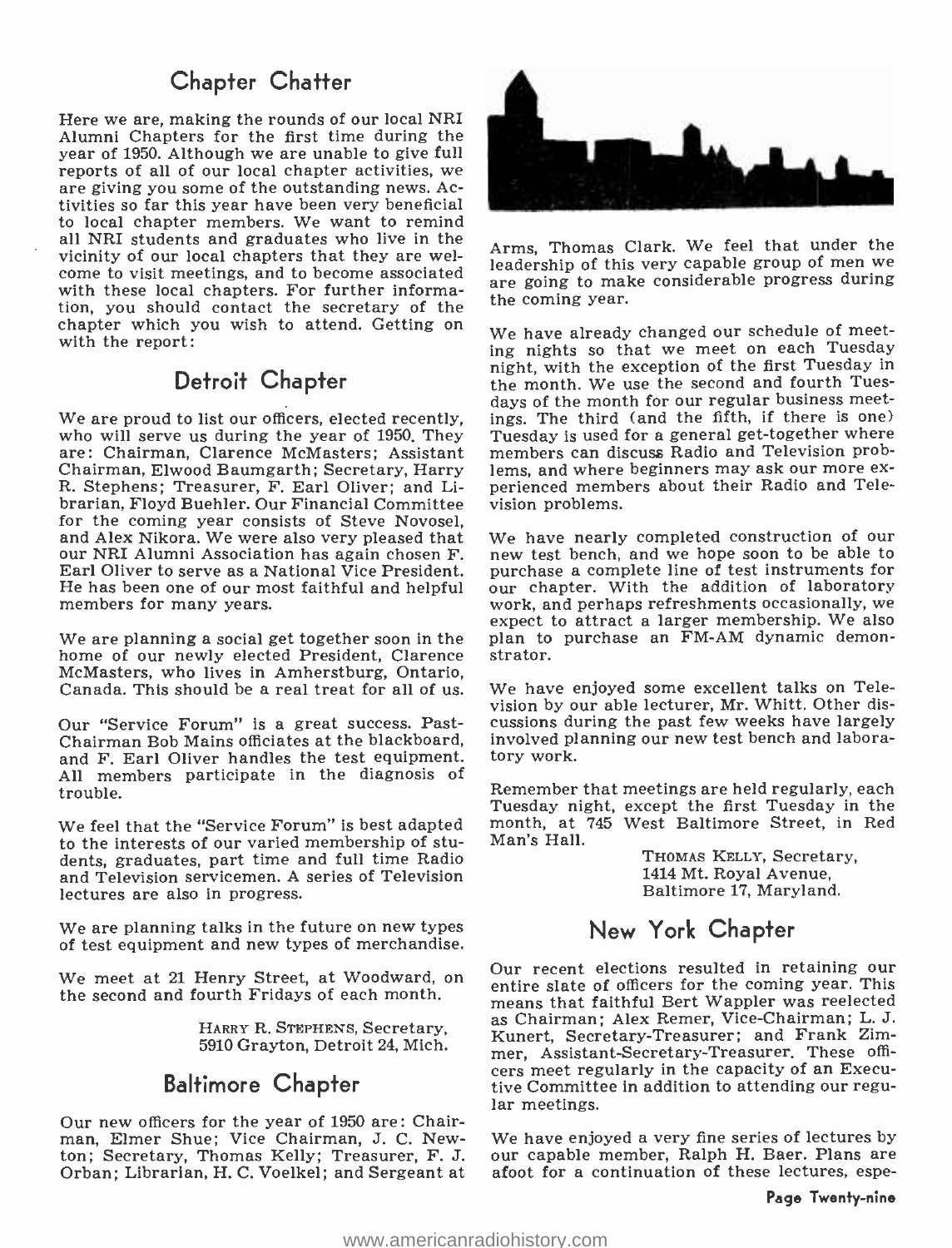cially on the Use of The Oscilloscope, by James Newbeck.

Meetings are held on the first and third Thursday of each month, at St. Mark's Community Center, 12 St. Mark's Place, between Second and Third Avenues, in New York City.

> Louis J. KuNERT, Secretary, 539 Seaford Avenue, Massapequa, New York.

## Phila-Camden Chapter

Mascavics, Raymond DuMont, Ernest Graeser, and Richard Stephan.

Our Vice Chairman, and also National President, Harvey Morris, is continuing his excellent instruction on Television theory 'and servicing techniques. Our meetings are picking up in tempo. We also plan to have representatives from a Radio manufacturing company and also from an



The National Alumni President, and Vice Chairman of antion's foremost disaster a<br>the Philadelphia-Camden Chapter, delivering a lecture  $\begin{array}{cc} -New York Herald Tribune. \end{array}$ the Philadelphia-Camden Chapter, delivering a lecture on Television Receiver Theory at a recent local chapter meeting. Members will be particularly interested in the American Red Cross Motor Service clocked up<br>large size schematic diagram shown in the photograph, more than 9,000,000 miles last year on assignlarge size schematic diagram shown in the photograph, which greatly aids in such lectures.

instrument company for future lectures. Members frequently bring in defective Radio receivers for diagnosis and repair.

Our meetings are on the second and fourth Mondays of each month, at 4510 Frankford Avenue, in Philadelphia.

Philadelphia 39, Penna.

## Chicago Chapter

Our attention has centered on nominations and election of officers for the coming year. Election results were as follows: Harry Andresen, Chairman; Charles C. Mead, Secretary; Clark Adamson, Treasurer; Frank Yurek, Sergeant at Arms; and Louis Brodhage, Librarian. The past year has been one of progress for Chicago Chapter. We have more than doubled our membership, and<br>greatly improved our meeting quarters. Many activities are scheduled for the coming year which will benefit all of our members.

We are enjoying the fellowship of several new metally of several new members. They are: Fred Serganti, Henry delivered a splendid lecture on Superheterodyne members. They are: Fred Serganti, Henry Receiver Diagrams. One of Receiver Diagrams. One of our lectures scheduled for a coming meeting is "Characteristics of Diode Tubes and AVC Circuits." We also plan on movies.

> We hope to go places during 1950, particularly in grooming our members for Television service. We hold regular meetings once a month, on the second Wednesday, in Room 1745, Merchandise Mart, 666 North Lake Shore Drive. Entrance is through the West door.

> > CHARLES C. MEAD, Secretary, 666 N. Lake Shore Drive, Rm. 227, Chicago 11, Illinois.

Red Cross Blood Program. At the end of the first year and a half of its operation the Red Cross Blood program had 28 regional blood centers with 32 attached mobile units serving population<br>areas totaling 40,000,000 persons. It is expected that 15 more regional centers will be established during the fiscal year. It is anticipated that by the end of the fiscal year blood collected from voluntary donors will have been distributed to nearly 2,000 hospitals.

 $-n r i$ 

General George C. Marshall, President of the American Red Cross, "now turns his wisdom, ex- perience and great heart to guide the official humanitarian arm of the military forces and the nation's foremost disaster and welfare agency."

American Red Cross Motor Service clocked up ments for hospitalized servicemen, veterans, military personnel, and civilians, including crippled children and adults, transporting disaster workers and supplies, assisting in the Red Cross blood program and in other Red Cross work.

ROBERT L. HONNEN, Secretary, gency shelters and emergency medical stations,<br>132 S. 58th Street, home visits to the ill and injured disaster vic-In 72 disasters affecting 82 states during the fiscal year ending June 30, 1949, 1,572 nurses served in Red Cross disaster relief operations. Duties included recruitment of nurses, staffing of emerhome visits to the ill and injured disaster victims, and supplementing hospital nursing staffs.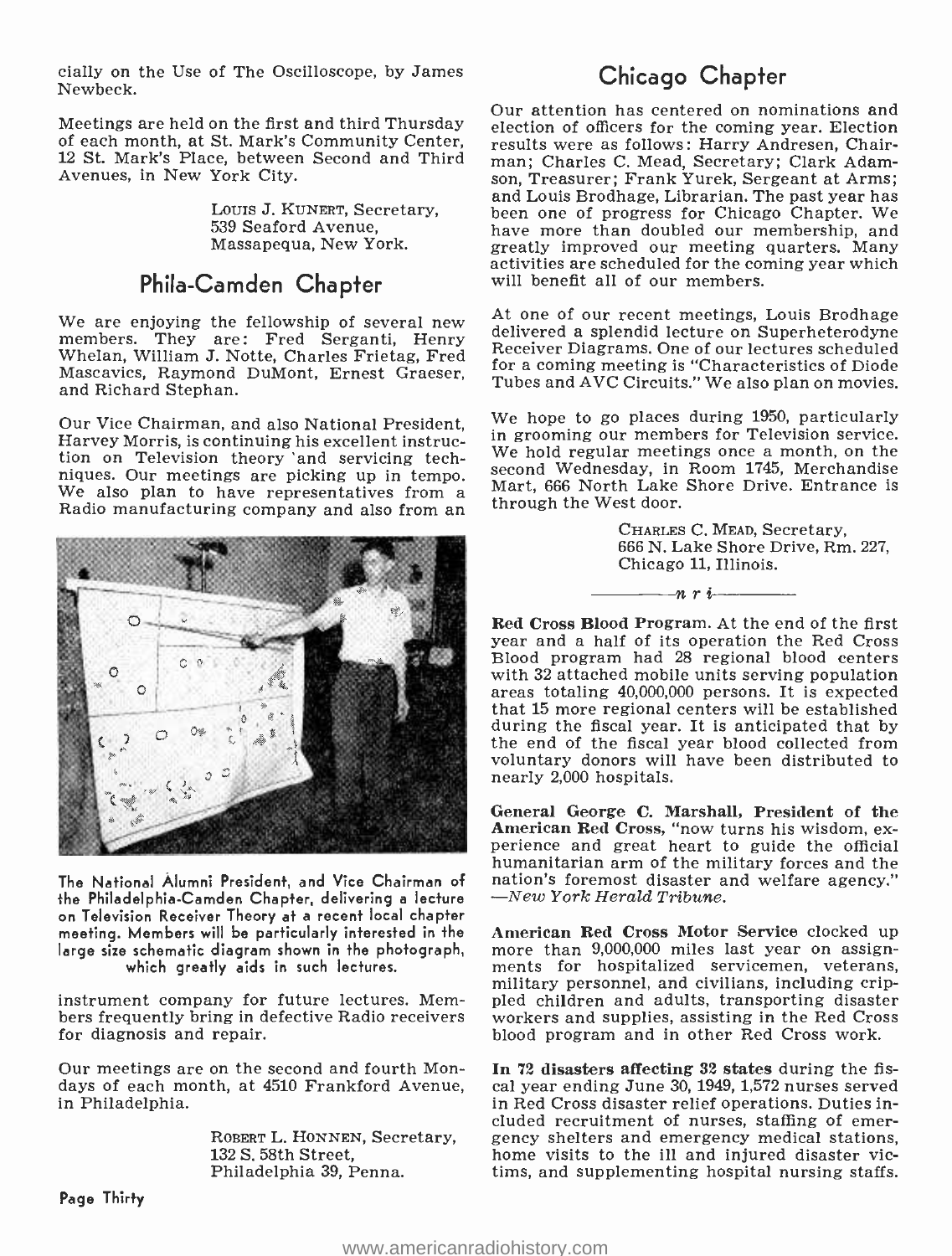

## Here And There Among Alumni Members

our many mem-<br>bers who sent us<br>holiday cards, calendars and other

tokens of friend-<br>ship It is very pleasant to know we are remembered by many members in so many places.<br> $\overline{n}$   $\overline{n}$   $\overline{n}$   $\overline{n}$   $\overline{n}$ 

Samuel S. Tucker, of Norfolk, Va., has real plans<br>for the future. He now earns from \$25 to \$40 a Richard P. Hatchett of Oklahoma City, Okla., is<br>week working spare time in an established Radio a Minister who works on radi week working spare time in an established Radio a Minister who works on radios as a hobby and<br>shop. All this extra money goes into a special a part time job. Graduated in 1941—still finds bank account. Graduate Tucker plans to use his earnings to open a full time radio shop. This is the type of plan or dream that has started many<br>a successful man on his way.<br>Graduate Bill J. Fair, Cave Springs, Ark., re-

ports success on the 2nd class radiotelephone<br>exam. He plans to take the exam for first class soon.<br> $\overline{\phantom{a}}$   $\overline{\phantom{a}}$   $\overline{\phantom{a}}$   $\overline{\phantom{a}}$   $\overline{\phantom{a}}$   $\overline{\phantom{a}}$   $\overline{\phantom{a}}$   $\overline{\phantom{a}}$   $\overline{\phantom{a}}$   $\overline{\phantom{a}}$ 

Charley Harvard of Joliet, Ill., is going into full time Radio servicing. His new shop is under con-<br>struction and Charley can hardly wait to move in.<br>He has outgrown his present small shop where in.<br>he started on a spare time basis. That's the way ries. he started on a spare time basis. That's the way to do it -build up gradually. nri

Graduate Chester C. Short, of Altoona, Florida, Ralph B. Stoll, Oshkosh, Wisconsin. Stoll says says he is doing especially well in Radio work, he gets a great deal of satisfaction and enjoysays he is doing especially well in Radio work, ment from his hobby.<br>although, as he states, he's located way out in the ment from his hobby. sticks. Says success is due to NRI training, fair prices, and honest service.<br> $\frac{1}{n}$   $\frac{n+1}{n}$ 

Carl Samol of Coytesville, N. J., is assistant bench technician doing television alignment and trouble shooting for Bergen-Passaic Electronics, Inc.<br>They service all makes of television receivers specializing in Dumont. Also important, Mr. Samol was married last June.

are in Television up to our ears. Sure glad of what I have learned from NRI."<br> $\frac{m}{1}$   $\frac{m}{1}$   $\frac{m}{1}$ 

 $-n r i$ 

B. R. Brink of Michigan City, Indiana, is an Engineer of established standing. Has a B.S. degree. Took NRI training to gain a working knowledge as an engineer. Says he got what he wanted and finds Radio an interesting hobby.<br> $\frac{m}{2}$   $\frac{m}{2}$   $\frac{m}{2}$   $\frac{m}{2}$ 

Graduate Alfred J. Girard, Shrewsbury, Mass., has been a studio engineer for WAAB for some time. He is now with Television Station WNAC, Boston, Mass.

Once again, We were sorry to learn that Lou Kunert of New<br>through these York Chapter lost his mother just before Christ-<br>columns, we thank mas. She had not been well for some time. Our We were sorry to learn that Lou Kunert of New mas. She had not been well for some time. Our sympathies to Mr. Kunert and members of his family. family.<br> $\frac{1}{\sqrt{1-\frac{1}{n}}}\frac{1}{\sqrt{1-\frac{1}{n}}}}$ 

Here is a G.I. who is making good. Bart Hynes of Neshanic, N. J., is working for Western .Union Telegraph Co., as a Radio maintenance man on their Micro -wave Radio Relay System. Good salary. We like to get these reports.<br> $\frac{m}{1-\frac{1}{n}}$   $\frac{n}{1-\frac{1}{n}}$ 

Richard P. Hatchett of Oklahoma City, Okla., is  $NRI$  a great help.<br> $\overline{\qquad \qquad }$  n r i

W. P. Searcy, Jr., of New Orleans, La., holds first class radiotelegraph, first class radiotelephone, and Class A amateur licenses. He has sailed for the past three years as a Chief Radio Officer, and is now employed by WDSU-TV as an Audio Engineer on the Microwave Relay Unit. Hams can find him on 75, 20, and 10 meters—his call letters are W5LV.

are W5LV.<br>  $R$ . Hall of Yermo, Calif., is servicing Juke Boxes, Slot and Pin Ball machines. Judging from what Mr. Hall says, these people pay good sala-

ries.<br>
W9HDX is the new amateur call of Alumnus Ralph B. Stoll, Oshkosh, Wisconsin. Stoll says<br>he gets a great deal of satisfaction and enjoy-<br>ment from his hobby.<br> $n \dot{r}$  i

Willard Lay of Kingwood, W. Va., is doing nicely. source of income for the past nine years. The population of his town is about 2,000, but he also draws a lot of business from out of town. Contented and happy is Willard Lay.<br>  $\frac{1}{\sqrt{1-\frac{1}{n}}}\prod_{i=1}^{n}$ 

Alumnus Bert Salisbury, who owns his own class radiotelephone license and amateur license,<br>servicing business in Vallejo, Calif., writes "We call letters W5QHD. He has also been in charge<br>are in Television up to our oppe Graduate Delbert L. Breedlove is now attending a radio school in Tyler, Texas. He has his firstcall letters W5QHD. He has also been in charge<br>of one of the local stations in Tyler.<br> $\frac{n}{1}$   $\frac{n}{1}$   $\frac{n}{1}$   $\frac{n}{1}$ 

Graduate Karl I. Johnson paid a quick visit to NRI recently. He has been moving around the country so rapidly that we have trouble keeping up with him. A few months ago, he was employed by the RCA Service Co., in Chicago, and for a while represented the Chicago organization in New York City, then transferred back to Chicago.<br>Now Johnson is in business for himself—the Export-Import business. Calls the firm the "International Nu-Products Co.," and is located here in Washington, D. C. Naturally new Radio and Electronic products are a specialty.